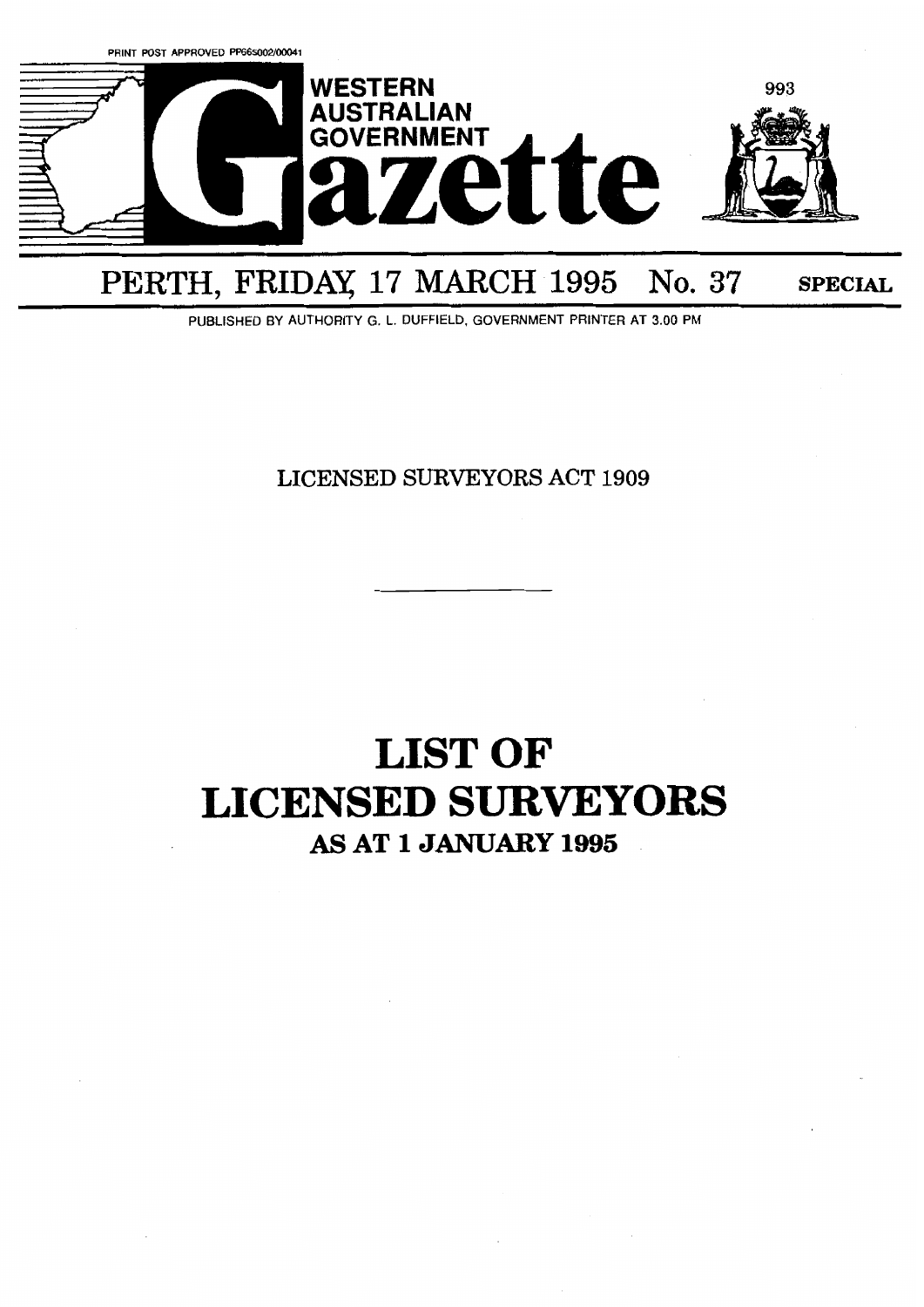$\label{eq:2.1} \frac{1}{\sqrt{2}}\int_{\mathbb{R}^3}\frac{1}{\sqrt{2}}\left(\frac{1}{\sqrt{2}}\right)^2\frac{1}{\sqrt{2}}\left(\frac{1}{\sqrt{2}}\right)^2\frac{1}{\sqrt{2}}\left(\frac{1}{\sqrt{2}}\right)^2\frac{1}{\sqrt{2}}\left(\frac{1}{\sqrt{2}}\right)^2.$ 

 $\label{eq:2.1} \frac{1}{\sqrt{2}}\int_{\mathbb{R}^3} \frac{1}{\sqrt{2}}\left(\frac{1}{\sqrt{2}}\right)^2\frac{1}{\sqrt{2}}\left(\frac{1}{\sqrt{2}}\right)^2\frac{1}{\sqrt{2}}\left(\frac{1}{\sqrt{2}}\right)^2\frac{1}{\sqrt{2}}\left(\frac{1}{\sqrt{2}}\right)^2.$ 

 $\label{eq:2.1} \frac{1}{\sqrt{2\pi}}\int_{\mathbb{R}^3}\frac{1}{\sqrt{2\pi}}\int_{\mathbb{R}^3}\frac{1}{\sqrt{2\pi}}\int_{\mathbb{R}^3}\frac{1}{\sqrt{2\pi}}\int_{\mathbb{R}^3}\frac{1}{\sqrt{2\pi}}\int_{\mathbb{R}^3}\frac{1}{\sqrt{2\pi}}\int_{\mathbb{R}^3}\frac{1}{\sqrt{2\pi}}\int_{\mathbb{R}^3}\frac{1}{\sqrt{2\pi}}\int_{\mathbb{R}^3}\frac{1}{\sqrt{2\pi}}\int_{\mathbb{R}^3}\frac{1$ 

 $\mathcal{L}(\mathcal{L}^{\text{max}}_{\mathcal{L}}(\mathcal{L}^{\text{max}}_{\mathcal{L}}))$  $\label{eq:2.1} \frac{1}{\sqrt{2}}\int_{\mathbb{R}^3}\frac{1}{\sqrt{2}}\left(\frac{1}{\sqrt{2}}\right)^2\frac{1}{\sqrt{2}}\left(\frac{1}{\sqrt{2}}\right)^2\frac{1}{\sqrt{2}}\left(\frac{1}{\sqrt{2}}\right)^2\frac{1}{\sqrt{2}}\left(\frac{1}{\sqrt{2}}\right)^2.$ 

 $\label{eq:2.1} \frac{1}{\sqrt{2\pi}}\int_{0}^{\infty}\frac{1}{\sqrt{2\pi}}\left(\frac{1}{\sqrt{2\pi}}\int_{0}^{\infty}\frac{1}{\sqrt{2\pi}}\left(\frac{1}{\sqrt{2\pi}}\int_{0}^{\infty}\frac{1}{\sqrt{2\pi}}\right)\frac{1}{\sqrt{2\pi}}\right)\frac{1}{\sqrt{2\pi}}\frac{1}{\sqrt{2\pi}}\frac{1}{\sqrt{2\pi}}\frac{1}{\sqrt{2\pi}}\frac{1}{\sqrt{2\pi}}\frac{1}{\sqrt{2\pi}}\frac{1}{\sqrt{2\pi}}\frac{1}{\sqrt{$ 

 $\label{eq:2.1} \frac{1}{\sqrt{2}}\int_{\mathbb{R}^3}\frac{1}{\sqrt{2}}\left(\frac{1}{\sqrt{2}}\right)^2\left(\frac{1}{\sqrt{2}}\right)^2\left(\frac{1}{\sqrt{2}}\right)^2\left(\frac{1}{\sqrt{2}}\right)^2\left(\frac{1}{\sqrt{2}}\right)^2\left(\frac{1}{\sqrt{2}}\right)^2\left(\frac{1}{\sqrt{2}}\right)^2\left(\frac{1}{\sqrt{2}}\right)^2\left(\frac{1}{\sqrt{2}}\right)^2\left(\frac{1}{\sqrt{2}}\right)^2\left(\frac{1}{\sqrt{2}}\right)^2\left(\frac$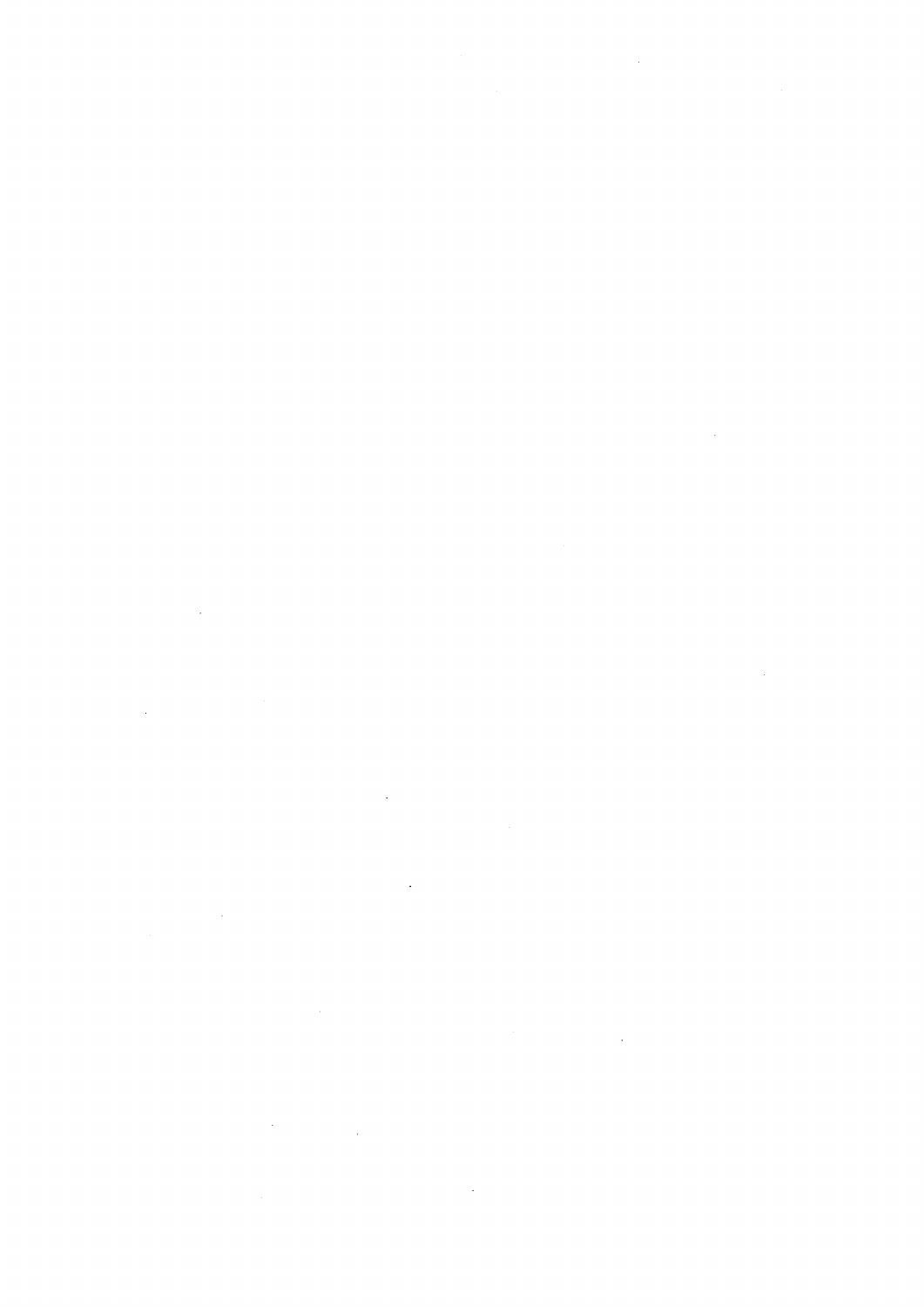#### **WCENSED SURVEYORS ACT 1909-1976**  WESTERN AUSTRALIA

The following copy of the Register of Licensed Surveyors is published in accordance with the provisions of section **13 (1)** of the Licensed Surveyors Act **1909-1976.** 

> H. J. HOUGHTON, Chairman. G. E. MGRION, **Secretary,**

#### LAND SURVEYORS' LICENSING BOARD OF WESTERN AUSTRALIA PERTH

*List of Licensed Surveyors Registered under the provisions of section 12 (11 of the Licensed Surveyors Act 1909-1976 No. 25 of 1909)* **as** *at 1 January 1995.* 

#### Reg. No. Name Address Date of Registration

Abbey, Donald Alexander **50** Sewell Street, East Fremantle WA **6158 17/9/92** 

- Abbott, Gavin Cedric Mason **26** Ayer **Rajah** Crescent, Singapore **3017165**
- Abbott, John Arthur **74** Wallis Avenue, Strathfield, NSW **2135 13/4/67**
- Ablett, Christopher John **35** Cooke Avenue, Surf Beach, Batehaven, NSW **2536 27/10/71**
- Agnew, Robert Gordon **98** Brookdale Street, Floreat Park, WA 6014 **19/4/72**
- Aherne, Robert **36A** Seaview Road, Northcote, Auckland, NZ **3/3/55**
- Alexander, Ian Charles PO Box **68,** Macclesfield, SA **5153 10/6/77**
- Alexander, Kenneth Dept. of Land Administration, Midland WA **6056 24/9/68**
- 574
- Allister, Trevor Atkinson P 0 Box **309,** Greenwood, WA **6024 27/9/74**  Amsuss, Karl Joseph 19 Shipbourne Way, Huntingdale, WA 6110 496
- 857 Anderson, Mark **31** Nautalus Way, Kallaroo WA **6025 20/10/88**

Anderson, Scott John **16** Moorhouse Street, Willagee, WA **6153 26/9/91** 

Andrews, Richard George PO Box **110,** Jamestown SA **5491 17/4/73** 

Annison, Leslie **25** Tyers Road, Roleystone WA **6111 3/11/60** 

- Atkinson, Clive David **11** Amber Grove, Edgewater, WA **6027 1/10/79**
- Atkinson, Leslie Robert Nelson **61** Bouganvillia Avenue, Forrestfield WA **6058 4/4/78**
- Attwater, Edward Harry Flat C, 9th Floor Block **27,555** Vidoria Road, Hong Kong **3/9/68**
- Babb, Ronald William Henry **4** Anthony Street, South Perth, WA **6151 19/4/72**
- 
- Baker, Ronald John Dept. of Land Administration, Midland, WA **6056 27/9/76**
- Balazs, Laszlo **6** Ash Court Armadale, WA **6112 19/4/90**
- Bamford, John Martindale PO Box **358,** Devonprt, **Tas 7310 17/4/86**
- Barclay, Hugh Carey **59** Glengariff Drive, Floreat Park, WA **6014 10/10/27**
- Barrie, John Keith P 0 Box **38,** Gordon, NSW **2072 31/7/64**
- 504 Bartlett, Kevin Darral **14** Binden Place, Hamersley, WA **6022 27/10/71**
- 650 Baruffi, Kevin Ernest 17 Tribute Street, Shelley, WA 6155 26/9/77
- Bateman, Graham George **26** Iandra Loop, Willetton, WA **6155 25/9/70**  483
- Bateman, Peter Graham **a125** Smith Street, Darwin, **NT 0800 26/3/75**  591
- 592 Baxter, Mervyn John **9** Libya Crescent, Allambie Heights, NSW **2100 26/3/75**
- Beardman, Robert Geoffrey **9** Liverpool Place, Alexander Heights, WA 6064 **25/10/72**  525
- 867 Beaver, Paul **Lee 5** Milton Court, Beldon, WA **6025 20/4/89**
- Bebb, Geoffrey **218** Hill Street, South Perth, WA **6151 7/10/71**
- Beer, Campbell John 55 Contour Road, Rolystone WA **6111 27/10/71**
- Benetti, Raymond Joseph **5** Ackland Way, Cottesloe, WA **6011 12/3/62**
- Bennett, **Robert** Stanley Beach **106** Victoria Avenue, Dalkeith, WA **6009 8/3/57**
- Bennett, Stephen James P 0 Box **18** Victoria Park. **WA 6100 22/10/81**
- Benyman, Warren Aubrey 60 Terrace Road, Perth WA **6000 1l/9/64**
- Biesterbos, **Headrik** Cresctwood Court Subdivision Bakakeng **Norte** Baguia Phillipines **10/12/70**
- Birch, Gregory Derwent **23** Thompson Way, Bullcreek, WA **6149 27/9/74**
- Bishop, Roy **43** Mileham Street, McGregor, ACT **2615 7/7/60**
- Blackadder, Paul Richard **146** Raglan Road, North Perth, WA **6006 20/3/70**
- 721 Bloomfield, Christopher Colin PO Box **3227,** Darwin, **NT 0801 18/8/80**
- Blyth, Thomas **James 12 Wharf** Street, Yandina Queensland **4561 15/10/87**  847
- Boakes, Ross Peter PO Box **265,** Mosman, NSW **2088 16/10/86**  824
- 839 Bonus, Peter John **10** Tallarook Way, Waggrakine, WA **6530 15/10/87**
- 375 Boston, Arthur Gordon Address Unknown **24/2/65**
- Bowden, Keith Gordon Address Unknown **25/9/75**  603
- Bowyer, Keith Leslie 31 Westview Street, Karrinyup, WA 6018 24/3/80 708
- Boxall, James Dennis **104** Eucumbene Drive, Duffy,ACT **261 26/9/77**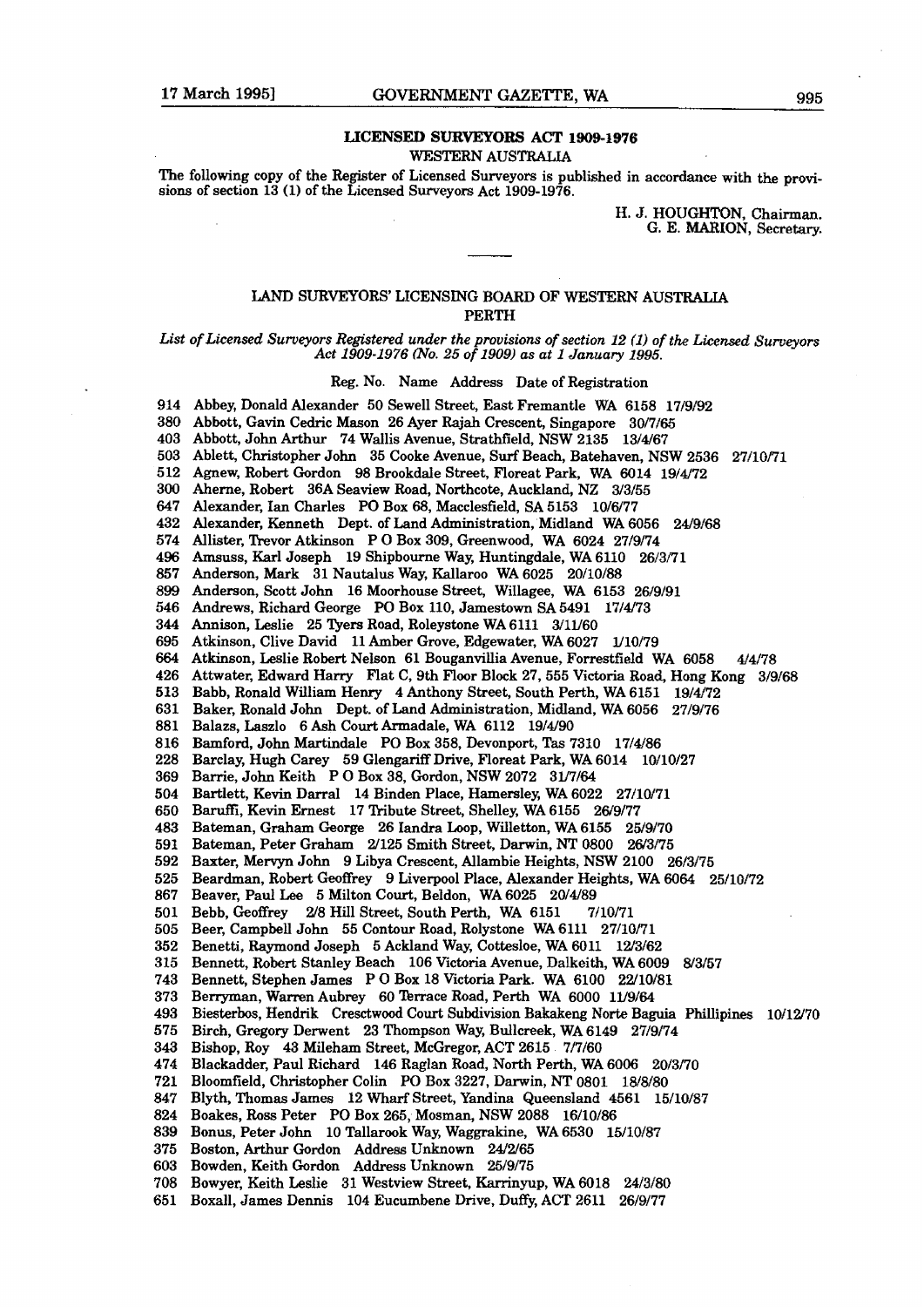Reg. No. Name Address Date of Registration

| 848<br>806<br>632<br>456<br>289<br>821<br>390<br>590<br>411<br>762<br>676<br>484<br>286<br>677<br>349 | Boxell, Stephen Mark PO Box 384 Porth Hedland WA 6721 21/4/88<br>Boylan, Anthony Patrick 4 Lyndale Street, Gwelup, WA 6018 11/4/85<br>Bradley, Hugh Anthony 17 Griffin Crescent, Manning, WA 6152 27/9/76<br>Brandes de Roos, John Richard PO Box 177, Eastwood, NSW 2122 3/6/69<br>Bray, Frederick Harold PO Box 196, Ravensthorpe, WA 6346 17/9/53<br>Brazier, Timothy Dunstan 595 Flinders Street, Townsville, QLD 4810 18/9/86<br>Brittain, William Gerard Lot 47Gladstone Drive, Serpentine, WA 6205 15/3/66<br>Britto, Ralph Francis 312 Salvado Road, Floreat Park, WA 6014 10/3/75<br>Brockway, Walter St Claire 440 Canning Highway, Attadale, WA 6156 6/10/57<br>Brolsma, Henk Adriaan 78 Ocean Esplanade, Blackmans Bay, Tas 7152 10/6/82<br>Brolsma, Rynhold 71 Marmion Street, Kelmscott, WA 6111 30/6/78<br>Bronswasser, Kees Cornelius Arie Jan 246 Fitzgerald Street, Northbridge, WA 6000 25/9/70<br>Brook, Eric 30R Leake Street, Peppermint Grove, WA 6011 25/9/52<br>Brosnan, Terrence James 53 Norman Street, Innaloo, WA 6018 25/9/78<br>Brown, Colin Victor GPO Box 1047 Adelaide SA 5001 10/4/61 |
|-------------------------------------------------------------------------------------------------------|--------------------------------------------------------------------------------------------------------------------------------------------------------------------------------------------------------------------------------------------------------------------------------------------------------------------------------------------------------------------------------------------------------------------------------------------------------------------------------------------------------------------------------------------------------------------------------------------------------------------------------------------------------------------------------------------------------------------------------------------------------------------------------------------------------------------------------------------------------------------------------------------------------------------------------------------------------------------------------------------------------------------------------------------------------------------------------------------------------------------------|
| 316                                                                                                   | Brown, Derrick Cottrell 14 Teslin Road, Mt Claremont, WA 6010 8/3/57                                                                                                                                                                                                                                                                                                                                                                                                                                                                                                                                                                                                                                                                                                                                                                                                                                                                                                                                                                                                                                                     |
| 408                                                                                                   | Brown, Maxwell Crofton Brown, McAllister & Assoc, 971 Wellington Street, West Perth, 6005<br>6/6/67                                                                                                                                                                                                                                                                                                                                                                                                                                                                                                                                                                                                                                                                                                                                                                                                                                                                                                                                                                                                                      |
| 734                                                                                                   | Brown, Stephen Michael Dept. of Minerals and Energy, Perth WA 6000<br>9/4/81                                                                                                                                                                                                                                                                                                                                                                                                                                                                                                                                                                                                                                                                                                                                                                                                                                                                                                                                                                                                                                             |
| 412                                                                                                   | Browne, Eugene Michael Dept. of Land Administration, Midland WA, 6056 6/10/67                                                                                                                                                                                                                                                                                                                                                                                                                                                                                                                                                                                                                                                                                                                                                                                                                                                                                                                                                                                                                                            |
| 833                                                                                                   | Browne, Murray David 8 Catania Place, Conifer Grove, Takanini, New Zealand 19/3/87                                                                                                                                                                                                                                                                                                                                                                                                                                                                                                                                                                                                                                                                                                                                                                                                                                                                                                                                                                                                                                       |
| 405                                                                                                   | Browne, Neil Edmund 177 Railway Parade, Maylands, WA 6061 24/4/67                                                                                                                                                                                                                                                                                                                                                                                                                                                                                                                                                                                                                                                                                                                                                                                                                                                                                                                                                                                                                                                        |
| 526<br>807                                                                                            | Browne, Richard Leslie 8 Prosser Way, Myaree, WA 6154 25/10/72<br>Budarick, Wayne Robert 18 Swan Street, Collie, WA 6225 18/7/85                                                                                                                                                                                                                                                                                                                                                                                                                                                                                                                                                                                                                                                                                                                                                                                                                                                                                                                                                                                         |
| 576                                                                                                   | Bullock, John Laurence 88 Thomas Street, West Perth WA 6005 27/9/74                                                                                                                                                                                                                                                                                                                                                                                                                                                                                                                                                                                                                                                                                                                                                                                                                                                                                                                                                                                                                                                      |
| 787                                                                                                   | Burg, Michael John P O Box 608, Hurdsville, NSW 2220 12/4/84                                                                                                                                                                                                                                                                                                                                                                                                                                                                                                                                                                                                                                                                                                                                                                                                                                                                                                                                                                                                                                                             |
| 342                                                                                                   | Burkett, Lindsay James 53 The Esplanade, Rockingham, WA 6168<br><b>1/4/60</b>                                                                                                                                                                                                                                                                                                                                                                                                                                                                                                                                                                                                                                                                                                                                                                                                                                                                                                                                                                                                                                            |
| 778                                                                                                   | Burns, Anthony Francis 2/22 Gipps Street, Wollongong, NSW 2500 7/7/83                                                                                                                                                                                                                                                                                                                                                                                                                                                                                                                                                                                                                                                                                                                                                                                                                                                                                                                                                                                                                                                    |
| 470                                                                                                   | Burrell, William Hales 187 Roberts Road, Subiaco, WA 6008 8/10/69                                                                                                                                                                                                                                                                                                                                                                                                                                                                                                                                                                                                                                                                                                                                                                                                                                                                                                                                                                                                                                                        |
| 872                                                                                                   | Bush, Glen PO Box 544, Victoria Park, WA 6100 18/5/89                                                                                                                                                                                                                                                                                                                                                                                                                                                                                                                                                                                                                                                                                                                                                                                                                                                                                                                                                                                                                                                                    |
| 891                                                                                                   | Bussell, David William 55 Chrysostom Street, Trigg, WA 6029 9/5/91                                                                                                                                                                                                                                                                                                                                                                                                                                                                                                                                                                                                                                                                                                                                                                                                                                                                                                                                                                                                                                                       |
| 604                                                                                                   | Butson, Keith Rodney 8 Linden Gardens, Floreat, WA 6014 25/9/75                                                                                                                                                                                                                                                                                                                                                                                                                                                                                                                                                                                                                                                                                                                                                                                                                                                                                                                                                                                                                                                          |
|                                                                                                       | 324 Butson, Stanley Raymond c/- Hope & Partners, 11/24 Thorogood Street, Victoria Park, WA 6100<br>16/9/57                                                                                                                                                                                                                                                                                                                                                                                                                                                                                                                                                                                                                                                                                                                                                                                                                                                                                                                                                                                                               |
| 735                                                                                                   | Buzzai, Anthony 31 Winterfold Road, Hamilton Hill, WA 6163 9/4/81                                                                                                                                                                                                                                                                                                                                                                                                                                                                                                                                                                                                                                                                                                                                                                                                                                                                                                                                                                                                                                                        |
| 396                                                                                                   | Byrne, Michael John 36B Repulse Bay Aptmts, 101 Repulse Bay Road, Hong Kong 1/4/66                                                                                                                                                                                                                                                                                                                                                                                                                                                                                                                                                                                                                                                                                                                                                                                                                                                                                                                                                                                                                                       |
| 381                                                                                                   | Byrne, Peter Michael 23 Hamilton St, Subiaco, WA 6008. 30/7/65                                                                                                                                                                                                                                                                                                                                                                                                                                                                                                                                                                                                                                                                                                                                                                                                                                                                                                                                                                                                                                                           |
| 514                                                                                                   | Caldwell, Alexander Phillip 13 Birtwistle Street, Southport, QLD 4125 19/4/72                                                                                                                                                                                                                                                                                                                                                                                                                                                                                                                                                                                                                                                                                                                                                                                                                                                                                                                                                                                                                                            |
| 340                                                                                                   | Callaghan, Garry Coleman 6 Owen Drive, Darlington, WA 6070 18/3/60                                                                                                                                                                                                                                                                                                                                                                                                                                                                                                                                                                                                                                                                                                                                                                                                                                                                                                                                                                                                                                                       |
| 832                                                                                                   | Calvin, Grant Peter C/o PO Box 672, Taree, NSW 2430 19/2/87                                                                                                                                                                                                                                                                                                                                                                                                                                                                                                                                                                                                                                                                                                                                                                                                                                                                                                                                                                                                                                                              |
| 325                                                                                                   | Cameron, Ian Field Survey & Mapping Group, PO Box 99, Mt Hawthorn, WA 6016. 16/9/57                                                                                                                                                                                                                                                                                                                                                                                                                                                                                                                                                                                                                                                                                                                                                                                                                                                                                                                                                                                                                                      |
| 422                                                                                                   | Cameron, John c/- Surveying Department, Hayman Road, Bentley, WA 6102.<br>7/3/68<br>Camm, Richard Parker 12 Manning Street, Mosman Park, WA 6012 27/2/59                                                                                                                                                                                                                                                                                                                                                                                                                                                                                                                                                                                                                                                                                                                                                                                                                                                                                                                                                                 |
| 333<br>306                                                                                            | Campbell, Brian Ernest 259 Kalamunda Road, Maida Vale WA 6057<br>14/9/55                                                                                                                                                                                                                                                                                                                                                                                                                                                                                                                                                                                                                                                                                                                                                                                                                                                                                                                                                                                                                                                 |
| 788                                                                                                   | Campbell, Gavin Robert 9 Luita Street, Wembley Downs, WA 6019 12/4/84                                                                                                                                                                                                                                                                                                                                                                                                                                                                                                                                                                                                                                                                                                                                                                                                                                                                                                                                                                                                                                                    |
| 918                                                                                                   | Canning, James Charles 8 Clarendon Street, Frankston VIC 3199 21/10/93                                                                                                                                                                                                                                                                                                                                                                                                                                                                                                                                                                                                                                                                                                                                                                                                                                                                                                                                                                                                                                                   |
| 709                                                                                                   | Carlton, Gary Glen 4/160 Burswood Road, Victoria Park, WA 6100 24/3/80                                                                                                                                                                                                                                                                                                                                                                                                                                                                                                                                                                                                                                                                                                                                                                                                                                                                                                                                                                                                                                                   |
| 696                                                                                                   | Carlton, Murray Ralph James 4/160 Burswood Road, Victoria Park, WA 6100<br>1/10/79                                                                                                                                                                                                                                                                                                                                                                                                                                                                                                                                                                                                                                                                                                                                                                                                                                                                                                                                                                                                                                       |
| 888                                                                                                   | Carter, Alan Stephen 65 Leake Street, Belmont, WA 6104 4/10/90                                                                                                                                                                                                                                                                                                                                                                                                                                                                                                                                                                                                                                                                                                                                                                                                                                                                                                                                                                                                                                                           |
| 560                                                                                                   | Carter, John Frederic 20 Colgrain Way Duncraig, WA 6023 29/4/74                                                                                                                                                                                                                                                                                                                                                                                                                                                                                                                                                                                                                                                                                                                                                                                                                                                                                                                                                                                                                                                          |
| 697                                                                                                   | Castalanelli, Martin Anthony 8 Matipo Close, Carine Glades, WA 6020<br>1/10/79                                                                                                                                                                                                                                                                                                                                                                                                                                                                                                                                                                                                                                                                                                                                                                                                                                                                                                                                                                                                                                           |
| 858                                                                                                   | Castelli, Peter Anthony 77 Moran Street, Boulder, WA 6432 20/10/88<br>Cavill, John Albert Llewellyn 56 Sandgate Street, South Perth, WA 6151<br>10/9/69                                                                                                                                                                                                                                                                                                                                                                                                                                                                                                                                                                                                                                                                                                                                                                                                                                                                                                                                                                  |
| 465<br>665                                                                                            | Charlesworth, Mark Ashley Address Unknown 4/4/78                                                                                                                                                                                                                                                                                                                                                                                                                                                                                                                                                                                                                                                                                                                                                                                                                                                                                                                                                                                                                                                                         |
| 752                                                                                                   | Chen, Phillip Kah-Chung 46 Dell Road, St Lucia, QLD 4067<br>6/4/82                                                                                                                                                                                                                                                                                                                                                                                                                                                                                                                                                                                                                                                                                                                                                                                                                                                                                                                                                                                                                                                       |
| 577                                                                                                   | Chignell, George Stanley Wundi Road, Northampton WA 6535<br>27/9/74                                                                                                                                                                                                                                                                                                                                                                                                                                                                                                                                                                                                                                                                                                                                                                                                                                                                                                                                                                                                                                                      |
| 410                                                                                                   | Chinchen, John Howard 1503B Nan Dao Comm Bldg, 361 Queens Road Cen Hong Kong<br>3/7/67                                                                                                                                                                                                                                                                                                                                                                                                                                                                                                                                                                                                                                                                                                                                                                                                                                                                                                                                                                                                                                   |
| 601                                                                                                   | Chudleigh, David Charles 39 Biffen Street, Cook, ACT 2614 16/5/75                                                                                                                                                                                                                                                                                                                                                                                                                                                                                                                                                                                                                                                                                                                                                                                                                                                                                                                                                                                                                                                        |
| 892                                                                                                   | Ciccotosto, Vincenzo 17 Sylvana Way, Willetton WA 6155 9/5/91                                                                                                                                                                                                                                                                                                                                                                                                                                                                                                                                                                                                                                                                                                                                                                                                                                                                                                                                                                                                                                                            |
| 853                                                                                                   | Clarke, Douglas Cundy 1 Philips Crescent, Mangerton, NSW 2500 8/9/88                                                                                                                                                                                                                                                                                                                                                                                                                                                                                                                                                                                                                                                                                                                                                                                                                                                                                                                                                                                                                                                     |
| 605                                                                                                   | Clarke, Gordon Richard PO Box 927, Darwin, NT 5794 25/9/75                                                                                                                                                                                                                                                                                                                                                                                                                                                                                                                                                                                                                                                                                                                                                                                                                                                                                                                                                                                                                                                               |

288 Clement, John Ronald Sydney Post Office, Cooran Bay, Qld 4569 8/6/53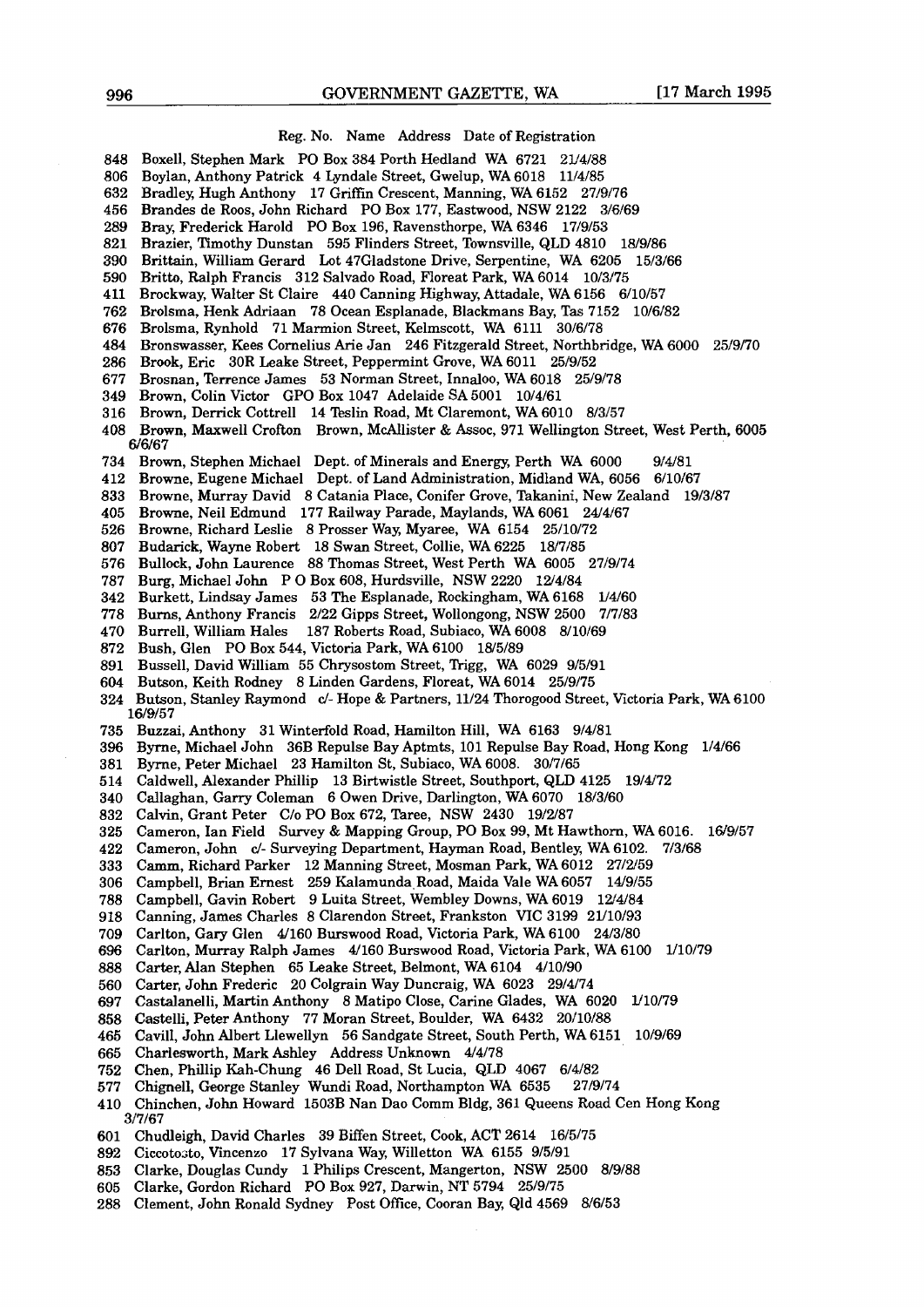Reg. No. Name Address Date of Registration 893 Cockman, Malcolm George PO Box 198, Busselton WA 6280 9/5/91 538 Cohen, Christopher John PO Box 990, Launceston, Tasmania 7250 10/4/73 Coldan, Rickie Michael 121 Williamson Avenue, Cloverdale, WA 6105 23/4/87 834 642 Cole, Gregory **Ian** 47 Pinjarra Road, Mandwah, WA 6210 25/3/77 Comber, Richard Francis 55 Lakeside Road, Churchlands, WA 6018 29/9/66 400 302 Considine, Desmond Clifford 55 Gillett Drive, Kardinya, WA 6163 23/3/55 475 Cook, Rodney James Prescott 5 Moness Place, Shelley, WA 6155 20/3/70 571 Cooke, Terrence Robert Address Unknown 5/8/74 780 Cooper, Stephen Charles 61 Birwood Road, Carina **Hk,** Qld 4152 6/10/83 593 Copley, Howard Geoffrey 51 Slab Gully Road, Roleystone, WA 6111 26/3/75 Cotterell, William **Gary** 65 Princess Road, Claremont WA 6010 8/3/63 356 Cottrell, Edward Clive PO Box 461, Cleveland, QLD 4163 20/10/88<br>Cox, Denis John Address Unknown 12/3/70 855 472 Address Unknown 12/3/70 617 Craven-Smith-Milnes, James Assheton 238A Broome Street, Cottelsoe, WA 6011 29/3/76 618 Creegan, Edmund Anthony Watheroo Park", Watheroo, WA 6513 29/3/76 485 Cribb, Barry George 16 Nalpa Way, Duncraig, WA 6023 25/9/70 789 Crickmore, John David PO Box 731, Queabeyan NSW 2620 12/4/84 772 Crisp, Gregory Alan PO Box 139, Taree NSW 2430 7/4/83 Croghan, Kevin John 1 Lamont Close, Edgehill, QLD, 4870 8/3/57 317 Cronin, Richard Michael 17 Parker Avenue, Sorrento WA 6020 20/10/88 859 303 Crowe, Peter Maxwell 8 Gleneagles Place, Halls head, WA 6210 22/3/55 Currie, Rrian Lloyd P 0 Box 3277, Onerahi, Whangarei, New Zealand 24/9/68 433 David, Llewellyn 52 Planet Street, Carlisle, WA 6101 8/3/63 357 Davies, Trevor Claude 6 De castro Street New Zealand 14/2/78 Dawson, John Richard 15 Karalise Drive, Rochedale Qld 4123 1/10/79 Dawson, Walter Arthur 12 Weydale Street, Doubleview, WA 6018 27/9/48 Day, Malcolm Raymond 24 Barrallier Circle, Mirrabooka, WA 6061 21/4/88 Deague, Neville Vernon 18 Marsh Way, Bullcreek, WA 6155 29/4/74 731 Deboer, Jan Pieter Address Unknown 9/4/81 736 Dela Motte, Michael Thomas 23 Charlton Court, Kingsley, WA 6026 9/4/81 907 Delany, Richard George Eugene, 18 Clark Way, Bassendean, WA 6054 26/3/92 722 Delfos, Johannes Jacobus Frederick 48 Marine Terrace, Geraldton, WA 6530 6/10/80 900 Demiris, John 36 Derrington Crescent, Balga WA 6061 26/9/91 330 Denton, Harvey William PO Box 121, Busselton, WA 6280 18/9/58 927 Dewing, Brian P 0 Box 6311, East Perth, WA 6892 18/11/94 Digwood, Stephen James 31 Goodwin Avenue, Manning, WA 6152 24/3/80 710 365 Dimond, Barrie Ian Dept. of Land Administration, Midland, WA 6056 12/3/64 Dobner, Simon Charles 8 Cleveland Court, Busselton WA 6280 11/11/93 919 Doig, Peter Robin 5/34 Morwick Street, Srathfield, NSW 2135 2/9/65 383 764 Dolling, Murray John 5 Kalari Way, Stoneville, WA 6081 14/10/82 Donaldson, Robert John PO Box 211, Keri Keri, Northland, New Zealand 20/6/69 460 619 Douglas, Peter Courtney 266 Urch Road, Roleystone, WA 6111 29/3/76 515 Douglas, Scot 473 Hampton Street, Hampton, Vic 3188 19/4/72 666 Drayson, Philip Michael 19 Hornsey Road, Floreat Park, WA 6014 4/4/78 652 Driscoll, Peter Stell 20 Deane Street, Cottesloe, WA 6011 26/9/77 Dufty, Keith Michael 20 Urquhart Place, Kewdale, WA 6105 29/4/74 562 781 Dyer, Keith James 19 Clifton Street, Nedlands WA 6009 6/10/83 Dymond, Harley Edward 4 Howell Street Marmion, WA 6020 19/4/72 516 Eames, Terry Desmond Grier 6 Redgate Court, Kiara, WA 6054 24/3/80 711 620 Earl, Julian Charles 178 Maddern Way, Brentwood, WA 6153 29/3/76 Eaton, Rodney John 104 Lucy Victoria Avenue, Australind, WA 6230 27/10/71 506 551 Eckersley, Brian Stephen PO Box 159, Narrogin, WA 6312 10/10/73 753 Eddy, Peter Aaron **c/-** Brazier & Motti, 112-118 Denham Street, Townsville, **Qld** 4810 6/4/82 Edom, Walter Alfred 11 Orana Street, Lesmurdie, WA 6076 20/4/89 868 476 Edwards, Ian Ernest 130 Colin Road, Wembley Dowas, WA 6019 20/3/70 607 Edwards, Kenneth Murray PO Box 170, Mandurah, WA 6210 25/9/75 563 Edwards, Robert George 282 Rokeby Road, Subiaco, WA 6008 29/4/74 Eggeling, Christopher **Lewis** 38 Sycamore Avenue, Bateau Bay, **NSW** 2261 6/10/83 782 **Egger,** Steve **d-** Zuideveld Bennett, PO Box 18, Victoria Park, WA 6100 16/10/86 825 877 Ejsymont, Andrzej Jeny 47 **Dugan** Street, Kalgoorlie, WA 6430 19/10/89 Ewing, John Oliver 282 Rokeby Road, Subiaco, WA 6008 8/3/57 318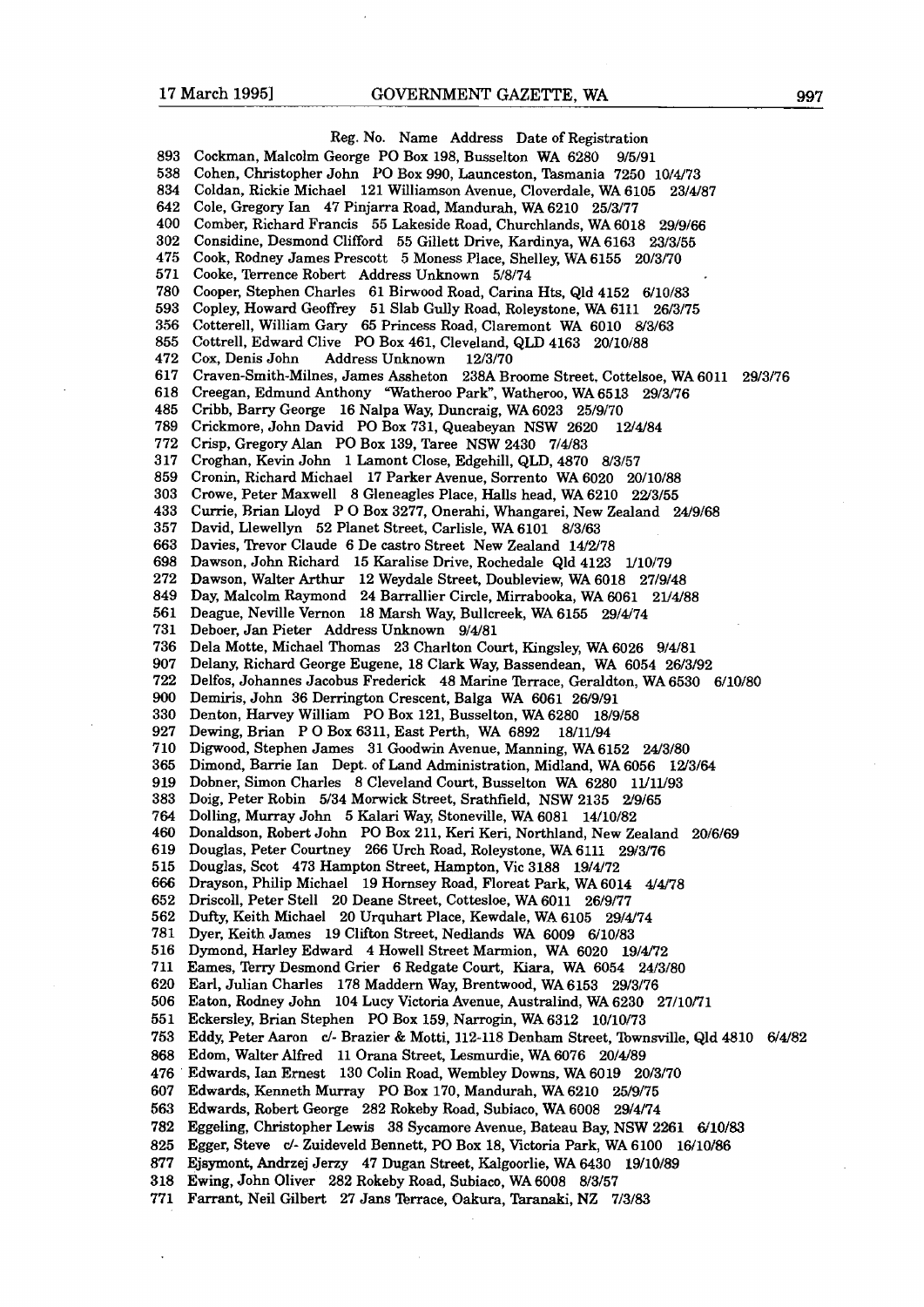**998 GOVERNMENT** -\* **GAZETTE, WA [l7 March 1995** 

#### Reg. No. Name Address Date of Registration

621 Farrar, Henty Stuart Dept of Land Administration, Midland, WA **6056 29/3/76**  329 Ferrier, John Willam Hannay 68 Barreenong Road, Cottles Bridge Vic **3099 5/3/58**  790 Finlayson, Bevor Norman **16** Turnberry Place, Connolly, WA **6027 12/4/84**  Fisher, Morris Maxwell **8** Goldsmith Street, Claremont, WA **6010 18/9/58**  331 860 Fitzgerald, Paul David **90** Mountjoy Road, Nedlands, WA **6009 20/10/88**  889 Flakelar, David Allan 52 Melville Street, Kincumber, NSW 2251 4/10/90 874 Forbes, Colin Singer Address Unknown 20/7/89 510 Forster, David Croft PO Box **653** Cooktown QLD **4871 28/3/72**  413 Forster, George **9** McCoy Street, Melville, WA **6156 6/10/67**  740 **Forte,** Denis Rodney PO Box 544, Victoria Park, WA **6100 30/4/81**  917 Foster, Gregory Fraser, **16** Sewell Street, East Fremantle **6158 15/7/93**  440 Foxlee, John Warren **42 Yiman** Street, Waramanga, ACT **2611** 3/12/68 826 France, William James **9** Reigate Street, Gosnells, WA **6110 16/10/86**  813 Gallagheq John Bartlett **611059** Victoria Road, West Ryde, NSW **2122 19/12/85**  564 Gardiner, Ian Keith **71** Aulberry Parade, Leeming, WA **6155 29/4/74**  391 Garey, Peter William "Grannejolla", Cargo Road, Orange, NSW **2800 15/3/66**  668 Gamey, **Barry** William **65B** Mangles Street, Bunbury, WA **6230 4/4/78**  667 Gath, Graham Malcolm PO Box **789,** Esperance, WA **6450 4/4/78**  783 Geary, Rodney John **9** Larch Place, Forrestfield, WA **6058 6/10/83**  882 Gee, Paul Michael Lot **4** Forest Parkway Lake, Cathie NSW **2445 19/4/90**  669 Gerloff, Douglas Murray PO Box 231, Port Hedland, WA 6721 4/4/78 374 Geste, George Dept. of Land Administration, Midland, WA **6056 11/9/64**  765 Gibb, David James 11 Horrocks Street, Booragoon, WA 6154 14/10/82 678 Gill, Christopher George James 8/31 Joyce Street, Scarborough, WA 6019 25/9/78 653 Gilligan, Stephen Ambrose Dept of Land Administration, Midland WA 6056 26/9/77 Goldacre, Terrence Howard Address Unknown **24/3/80**  712 270 Gordon, Ivor Montague **97** Shenton Road, Swanbourne WA **6010 24/3/48**  861 Gordon, Michael Francis **5** Laughlan Street, Morley, WA **6062 20/10/88**  699 Gorman, Gerard Brian 10 Namba Street, Newman, WA 6753 1/10/79 800 **Gow,** Peter Henry PO Box **580,** Narrogin, WA **6312 18/10/84**  406 Grant, Christopher Alan **27** Barker Drive, Duncraig, WA **6023 24/4/67**  862 Grant, Peter Andrew **13** Hardy Street, North Perth, WA **6006 20/10/88**  594 Gray, Dennis Richard Dept of Land Administration, Midland, WA **6056 26/3/75**  801 Green, Richard Kenneth **10** Namba Street, Newman, WA **6753 18/10/84**  732 Greig, Bemard David PO Box **148,** Como, WA **6152 9/4/81**  466 Greville, John Rodger **282** Rokeby Road, Subiaco, WA **6008 7/10/69**  Grigg, Clifford Edwin **13** Penrose Street, Auchenflower, Qld. **4066 10/6/30**  245 737 Grinham, **Gary** Robert **7** Bonham Court, Leeming WA **6149 9/4/81 Grogan,** Daniel Thomas **30** Ailsworth Court, Thornlie, WA **6108 27/9/74**  578 Grogan, Patrick Edward **26** Angorra Road, Armadale, WA **6112 7/8/83**  773 Groom, Charles Graeme D'Oyley **13 Pruiti** Crescent, Lesmurdie, WA **6076 16/10/86**  827 457 Gudgin, Anthony Raymond 302 Bamboo Grove, 78 Kennedy Road, Hong Kong 3/6/69 804 Guest, William Sydney **22** Leach Avenue, Riverton, WA **6155 11/4/85**  654 Gulaptis, Christopher PO Box **278,** Maclean, NSW **2463 26/9fi'7**  446 Gum, Christopher Saunders **120** Maine Road, Clontarf, Qld **4019 30/1/69**  Funn, Christopher Saunders 120 Maine Road, Clontarf, Qld 4019<br>Haigh, Russell Ernest PO Box 730, Kalgoorlie, WA 6430 14/10/8<br>Hall, Maxwell Clarence 3 Monsoon Close, Waikiki, WA 6169 15/<br>Hamm, George Francis PO Box 264, Clun 766 Haigh, Russell Emest PO Box **730,** Kalgoorlie, WA **6430 14/10/82**  266 Hall, Maxwell Clarence **3** Monsoon Close, Waikiki, WA **6169 15/10141**  362 477 Hams, Ashley Charles **16** Quamdon Close, Carine, WA **6020 20/3/70**  622 **Hadug,** Bamy Randall PO Box **1680, Darwin, NT 0801 29/3/76**  733 Hardman, Douglas John **7** Wood Place, Thornlie WA **6108 9/4/81**  852 **Hardy, Allan** William Keith **18** Apollo Place, Duncraig, WA **6023 25/8/88**  784 Word., **Andrew** David Mark **170** Hensman Street, Kensington, **WA.6151 6/L0/83**  292 Harley, Eric **Allan** PO Box **207, Albany,** WA **6330 3/3/54**  700 -on, Nicholas Jeffrey ENC312 QGPC P **0** Box **447,** Doha **Qatar V10/79**  579 **Hart,** Nlan Robert **43** Hotcbkiss Drive, Balcatta, WA **6021 27/9/74**  679 **Hart, William** Stephen **c/- PO** Box **218,** Derby, W. **6728 25/9/78**  915 Hassett, **Gavin** Paul **2/82** Drabble Road, Scatborough WA **6019 25/3/93**  552 Hastie, Wayne **Edgar 95 Dyson** Street, **South** Perth, WA **6151 10/10/73** , Hatch, Mark William PO Box 975, Geraldton, WA 6530 26/9/77 655 623 Havelberg, CeofFrey Keith **12** Burchill Court, Leopold, VIC **3224 29/3/76**  539 Hawker, **Markam** Lorimer P0 294, Cotteslae, WA **6011 10/4/73**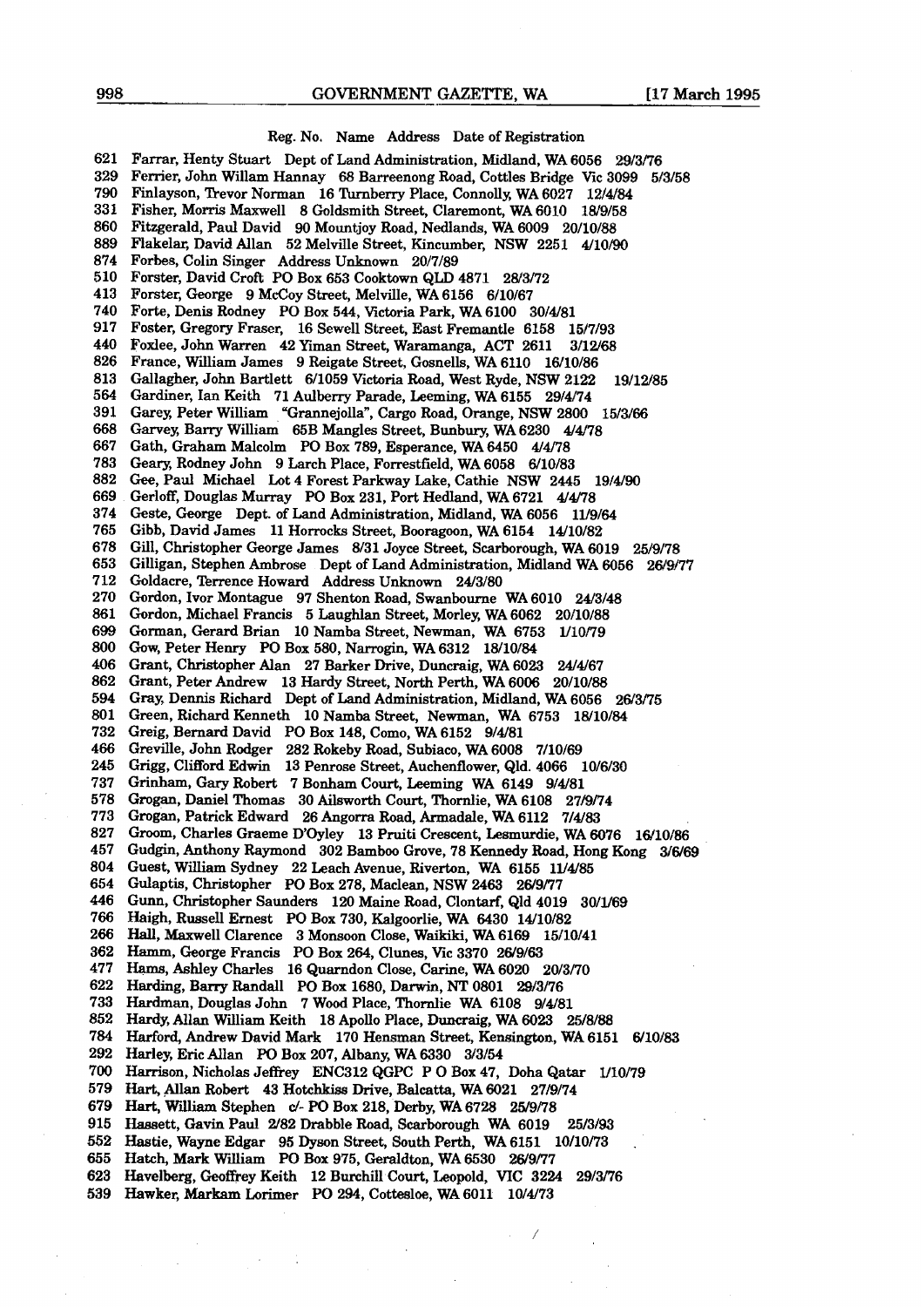**Reg.** No. Name Address Date of Registration

- 304 Hawking, Robert Bouchier 20 Hope Crescent, Lesmurdie, WA 6076 22/3/55
- 713 Hawkins, Steven Douglas 16 Edward Street, Bunbury, WA 6230 24/3/80
- 680 Hayes, Dennys William 7 Merrifield Place, Mullaloo, WA 6025 25/9/78<br>873 Hayes, Douglas McLaren 125 High Street, Colliers Wood London SW19
- 873 Hayes, Douglas McLaren 125 High Street, Colliers Wood London SW19 *2JR* 22'6189
- 480 Hayes, Peter John 514 111 Mt Butler Road, Mount Butler, Hong Kong 10/6/70
- 880 Heald, Paul Leonard 26 Errey Street, Camp Hill, Queensland 4152 16/11/89
- 714 Hearle, Shane Morgan 51 Watsonia Road, Gooseberry **Ell,** WA 6076 24/3/80
- 341 Heavey, Lawrence 41 Chislehvst Road, Leernutdie WA 6076 18/3/60
- 681 Hedderwick, Roderick John **c/-** PO Box 990, Albany, WA 6330 25/9/78
- 291 Henderson, William George "Labuan" 51A Melville Beach Road, Applecross, WA 6153 5/10/53<br>527 Heyhoe, Philip Douglas 8 Anzac Terrace, Geraldton, WA 6530 19/4/72
- 527 Heyhoe, Philip Douglas 8 Anzac Terrace, Geraldton, WA 6530 19/4/72
- 817 Higbid, Shaun Richard 28 Latham Street, Alfred Cove, WA 6154 17/4/86
- 517 Higham, Geoffrey John 22 Bakers Ridge, Winthrop WA 6150 19/4/72
- 553 Higham, John Arnold PO Box 317, Willetton, WA 6155 10/10/73
- 624 Hill, Brian Francis Cyprian **cl-** Survey & Mapping Group, PO Box 99, Mt. Hawthorn, WA 6016 29/3/76
- 481 Hill, John Edmund 22 Canberra Crescent, Cambelltown, NSW 2560 10/6/79
- 656 Hille, Peter Ernest 8 Bendigo Court, Willetton, WA 6155 26/9/77
- 307 Hille, Peter John 48 Marine Terrace, Geraldton, WA 6530 14/9/55
- 685 Hills, Raymond Arthur 11 Prinsep Street, Bunbury, WA 6230 9/4/79
- 785 Hogan, Stephen 45 Lawley Crescent, Mount Lawley, WA 6050 6/10/83
- 
- 608 Hogan, Stephen John PO Box 259, **Yass,** NSW 2582 25/9/75 754 Holloway, Graeme John Department of Land Administration, Midland, WA 6056 6/4/82
- 

701 Holloway, Robert David 4 Frances Street, Mount Lawley, WA 6050 1/10/79<br>486 Holman, William Frederick 19 Ada Street, Waterman, WA 6020 25/9/70

- 486 Holman, William Frederick 19 Ada Street, Waterman, WA 6020 25/9/70
- 835 Holt, Gavin Donald 1 Alvin Street, Mt. Lawley, WA 6050 23/4/87<br>537 Hooi, Chiew Kan PO Box 301, Liechardt, NSW 2040 11/1/73 537 Hooi, Chiew **Kan** PO Box 301, Liechardt, NSW 2040 IVY73
- 547 Hoops, David William Flat 41,9th Flr Block B, 10 Caldecott Road, Pipers Hill, Hong Kong 17/ 4/73
- 815 Hooykaas, Paul **c/-** Micro Mine, PO Box 7, Nedlands, WA 6009 20/2/86
- 863 Hore, Maxwell **Geoffrey** "Annapuma", Alexander Road, Hovea, WA 6071 20/10/88
- Horlin, Eric James 82 Darley Circle Bullcreek, WA 6155 10/10/73 554
- 921 Horsley, Colin Francis, 5Cl157 Bussell Highway, Margaret River, WA 6285 17/2/94
- 370 Hoskin, Richard **Arthur** 41 High Street, Ashgrove, Qld 4060 31/7/64
- 434 Houghton, Henry James Department of Land Administration, Midland, WA 6056 24/9/68
- 755 Howes, John Gordon 24 Harper Street, Victoria Park, WA 6100 6/4/82
- 609 Hughes, Robert Leslie Lot 22, Valcan Road, Orange Grove, WA 6109 25/9/75
- 798 Humphries, Brian PO Box 133, Guildford, WA 6055 21/6/84
- 550 Hunt, Brian Atlee 69 Great Northern Highway, Midland, WA 6056 20/9/73
- 518 Hunt, Peter c/-AUSLIG, PO Box 544, Victoria Park, WA 6100 19/4/72
- 414
- Hunter, John Address Unknown 6/10/67
- 319 Hutchinson, Colin Philip, 52 Heath Road, Kalamunda, WA 6076 8/3/57
- Ingram, William Warwick 6 Hawkins Street, Mt. Pleasant, WA 6153 20/3/70 478
- Ireland, Gregory John 16 Winfield Street, Melville WA 6156 6/10/80 723
- 715 Jackson, **Ian** Robert 23 Pitt Street, Kensington, WA6151 24/3/80
- 595 James, Robert John Lot 35A Loretta Avenue, Gelomp WA 6230 26/3/75

377 Jamieson, John Alexander PO Box 339, Denmark, WA 6333 22/3/65

- 876 Jarman, Steven PO Box 99, Mt Hawthorn, WA 6016 19/10/89
- 923 Jasinski, Tadeusz, 42 Majella Road, Balga, WA 6061 15/9/94
- 273 Johns, Walter Francis 21 Ulster Road, Floreat Park, WA 6014 27/9/48

Johnson, Leslie William AUSLIG, Box 544, Victoria Park, WA 6100 19/4/61 350

326 Johnson, Warren Frederick 20 Bowman Street South Perth, WA 6151 16/9/57

442 Johnstone, David Russell 32 Sharon Road, Brown's Bay, Auckland, New Zealand 3/12/68

- Johnston, Paul Raymond, 6 Colac Place, Kalamunda, WA 6076 26/3/92 908
- 916 Jonath, Philip George, C/o Whelans, 270 Egan Street Kalgoorlie, WA 6430 27/5/93
- Jones, Gordon Elliott **4** Hawk Close, Ballajura WA 6066 20/4/89 869
- 901 Jones, Jefhy Maxwell 64 Duke Street, East Fremantle WA 6158 26/9/91
- 528 Juhasz, Gunther Ludwig 6 Jasmine Street, Geraldton, WA 6530 25/10/72
- 902 Kalotay, Andrew Julius 28A Frinderstein Way, Karratha, WA 6714 26/9/91
- 658 Kane, **Alan** Michael Addteas Unknown 26/9/77
- 467 Kanther, Lyndon Clyde 1c Rockton Road, Nedlands WA 6009 7/10/69
- 649 Karl, Heinz **cl-** Newnham & Karl, 5 Mwdock Street, Coffs **Harbour, NSW** 2450
- **Kay Richaxd** John Department of land Administration, Midland WA 6056 24/3/80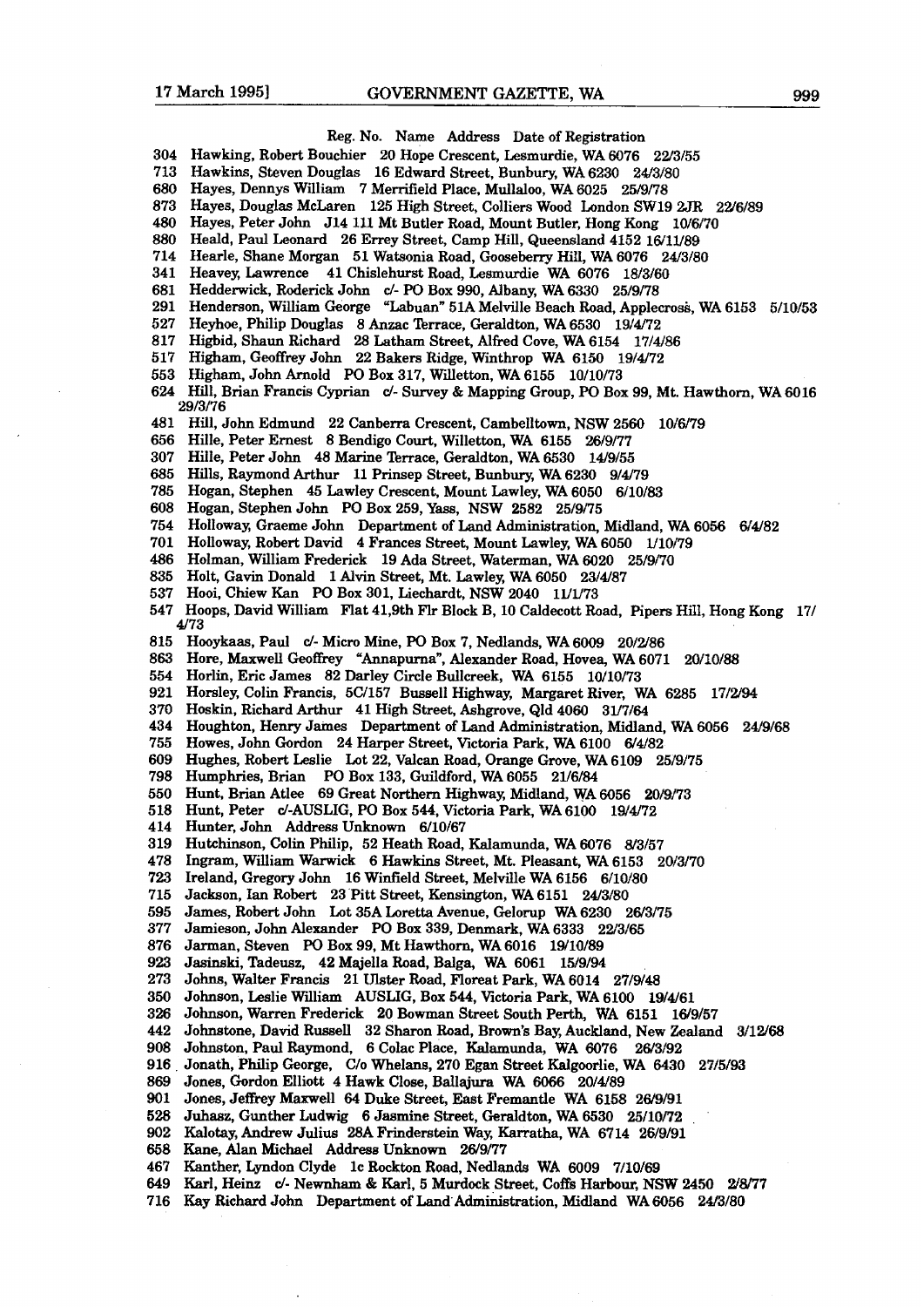**1000 GOVERNMENT GAZETTE, WA [l7 March 1995** 

Reg. No. Name Address Date of Registration 314 Keating, John Vincent 224 Salvado Road, Floreat Park, WA 6014 6/9/56 378 Keays, Frank Alexander 41 Regency Drive, Thornlie, WA 6108 22/4/65 808 Keene, Lawrence Kimberley Brett 7 **Kirwan** Street, Floreat Park, WA 6014 24/10/85 Kelly, Ian Edmund John 105 Gregory Street, Geraldton, WA 6530 24/4/67 407 Kelly, James Henry 9 Myra Place, Shelley, WA 6155 7/4/83 774 Kelsch, Markus Norbert PO Box 291, Broome, WA 6725 15/10/87 846 Kemp, Clifford Stirling 14 Spargo Street, Myaree, WA 6154 15/10/87 497 Kendall, Graham Douglas PO Box 162, Murgon, Queensland, 4605 26/3/71 392 Kendon, Stuart Neil 4 Brasenose Place, Tawa, Wellington, New Zealand 15/3/66 670 Kennedy, Peter James 17 Beach Street, Cottesloe, WA 6011 4/4/78 368 Keown, John Wilton 3rd Floor, 371a Pitt Street, Sydney, NSW 2000 7/5/64 **Kerr,** Anthony William 20 Phillip Grove, Kalamunda WA 6076 26/9/91 903 841 Kiernan, Robert Patrick 173 Petra Street, East Fremantle WA 6158 15/10/87 358 King, Anthony Kynaston 5CI157 Bussell Highway, Margaret River, WA 6285 8/3/63 641 **King,** Charles Warren PO Box 3, Kalmunda, WA 6076 11/3/77 625 King, Peter Damien 24 Beverley Grove, Mount Waverley, VIC 29/3/76 565 King, Richard James 16 Sherrington Road, Greenwood WA 6024 29/4/74 Kingston, **Bany** Philip 47 Varden Street, Kalgoorlie WA 6430 6/10/80 Kinnear, John Richard PO Box 1429, Albany, WA 6330 12/4/&4 Kirkby, Sydney Lorrimer, MBE Kondalilla, Rosewood Rise, Flaxton, **QLD** 4560 30/9/55 **Klamus,** Nicholas Gregory 92 Military Road, Dover Heights, NSW 2030 24/3/48 Klinge, Jaap Dept. of Land Administration, Midland, WA 6056 25/9/70 Knight, Steven Gregory 10 Jaccard Way, Lynwood, WA 6155 19/10/89 **Krafb,** Paul Patrick PO Box 428, Northam, WA 6401 27/9/76 Kros, Martin 4 Jupp Street, Hamersley, WA 6022 3/11/76 836 Krysticevic, David 27 Penzance Street, Bassendean, WA 6054 23/4/87 498 Kuenen, Heinrich Arnoldus 6 Ulrich Court, Duncraig, WA 6023 26/3/71 529 Laffer, Gordon Ashley 5 Ferndale Street, Floreat Park, WA 6014 25/10/72 610 Lane, Cornelius Joseph Address not known 25/9/75 488 Lang, Robert George 18 Hawkstone Street, Cottesloe, WA 6011 25/9/70 686 Lange, Rodney Graeme P **0** Box 84, Chidlow, WA 6556 9/4/79 363 Larmer, Michael James C/- PO Box 372, Port Moresby, Papua New Guinea 6/12/63 822 Larsen, Stephen Christopher Francis P **0** Box 30, Collingwood, Nelson, NZ 18/9/86 Lavers, Lindsay John 20 Derwent Street, Parafield Gardens, SA 5107 19/4/56 312 Lawler, Gerald Albert PO Box 349, Mooloolaba Queensland 4557 6/10/67 415 489 Le Faucheur, Frank John 28 Wessex Street, Carine, WA 6020 25/9/70 580 Leighton, Kenneth Alan Dept. of Land Administration, Midland, WA 6056 27/9/74 643 Lengkeek, Paul 71276 Stirling Street, Perth, WA 6000 25/3/77 385 Lenz, Walter 36 Paterson Road, Kelmscott, WA 6111 10/9/65 530 Lester, Richard George 103 Flora Terrace, North Beach, WA 6020 25/10/72 461 Lewis, Kennon Richard 17 Dunkley Avenue, Applecross, WA 6153 26/6/69 922 Liebelt, Michael John, 32 Ewing Street, Kadina, SA 5554 15/9/94 Liew, John Yaw Kiew 2/7 Timor Court, Woodleigh Gardens, Sanderson, NT 0812 20/11/86 327 725 Light, Steven Craig 33 Brabant Way, Hamersley, WA 6022 6/10/80 327 Lindsay, Graham Kerr 8 Legallienne Street, Melba ACT 2615 16/9/57 443 Locke, John William 64 Hawera Road, Kohimaramara, New Zealand 3/12/68 359 **Lockhart,** Allan Campbell 282 Rokeby Road, Subiaco, WA 6008 8/3/63 792 Lockhart, Geoffrey Allan 14 Weld Street, Nedlands, WA 6009 12/4/84 694 **Lode** Wyk, Michael Hendrik 6 Second Avenue, Mt Isa, Qld 4825 14/9/79 Longford, Ian Gregory 8 Beaumont Street, Clovelly Park, SA 5042 22/10/81 744 452 Longley, Peter James 7 Ensign Way, Beldon, WA 6025 14/3/69 566 Lowe, Clive Charles 133 Riverview Street, South Guildford, WA 6055 29/4/74 879 **Lowth,** Stephen John Address Unknown 19/10/89 523 Luscombe, Ivan Mervyn 12 Fourth Avenue, Atherton, QLD 4883 22/9/72 **Lutey,** John Dale P 0 Box 34, Serpentine, WA 6205 9/4/79 687 924 Lynch, Darrell Raymond, 26 Skylark Retreat, Ballajura, WA 6066 15/9/94<br>Lyons, Francis John 98A St Leonards Avenue, West Leederville WA 6007 25/9/78 Lyons, Francis John 98A St Leonards Avenue, West Leederville WA 6007 682 265 MacDonald, Donald 8/17 Heydon Street, Mosman NSW 2088 15/9/41 **Machin, Myra Jane** 98 Brookdale Street, Floreat Park, WA 6014 27/9/75<br>Machin, Roger Alan Seaton PO Box 276, Bridgetown, WA 6255 27/10/71 <sup>507</sup>**Machin,** Roger **Alan** Seaton PO **Box** 276, **Bridgetown,** WA 6255 27/10/71 . 726 MacKay, Ian **James cl-** 98 Circe Circle, **Dalkeith,** WA 6009 6/10/80 355 **MacKintwh, Robert** Highlands Arcade, **Bowral,** NSW 2576 4/3/63 671 Machod, **Waiam** James Not known 4/4/78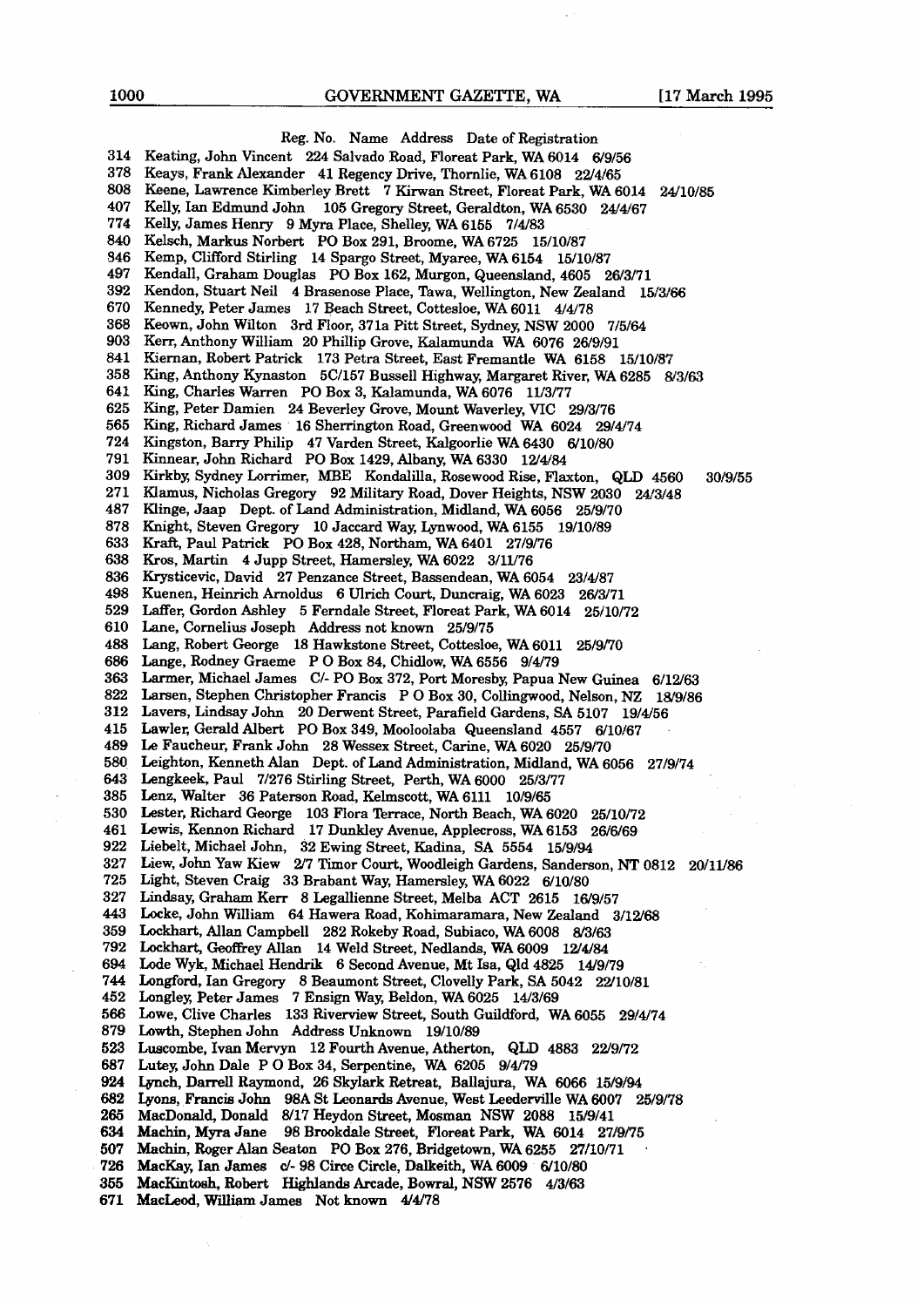Reg. No. Name Address Date of Registration Magnus, Edward Randolph **21** Butcher Road, Roleystone, WA **6111 29/3/76**  Maguire, Kenneth Raymond 9 Chudleigh Street, East Fremantle, WA 6158<br>423 Mahoney, Peter Anthony 92 Clift Avenue, Northbridge, NSW 2063 7/3/68 Mahoney, Peter Anthony **92** Clift Avenue, Northbridge, NSW **2063 7/3/68**  Malcolm, Peter Francis PO Box **85,** Cottesloe, WA **6011 24/10/85**  884 Mannella, Leonardo **34** Norbury Way, Greenwood, WA **6024 19/4/90**  Marais, Gene Auret PO Box **158,** Kalamunda, WA **6076 12/5/71**  Marion, Graham Evan Dept of Land Administration, Midland, WA **6056 10/10/73**  Mariotti, Mark Peter **134** Raleigh Street, Carlisle, WA **6101 21/4/88**  Markey, Trevor Louis **U25** Leonora Street, Como, WA **6152 18/9/59**  920 Marlow, Ralph Thomas Po Box 4245, Kalgoorlie WA 6430 16/12/93 Marsh, **Alan** John **25** Wheatley Road, Gosnells, WA **6110 27/10/71**  Martyr, William Bawden **4** Olcote Street, Doubleview, WA **6018 3/3/51**  Mastaglia, Francesco **10** Hepworth Way, Noranda, WA **6062 12/4/76**  Mattaboni, Peter Robert **16** Ivory Court Kinglsey, WA **6026 22/10/81**  Maughan, Stephen Robert P 0 Box **394,** Gosnells, WA **6110 15/10/87**  McAdam, Phillip Thornas Dept of Land Administration, Midland, WA **6056 27/2/59**  McAllister, Craig Douglas **971** Wellington Street, West Perth, WA **6005 15/3/68**  McAllister, Keith William **4** Quorn Close, Mandurah, WA **6210 26/3/75**  McAvoy, David John **18** Oficer Street, Rosetta, Tasmania **7010 22/9/72**  McCarthy, Bernard Hewitt PO Box **5421,** Auckland **1,** New Zealand **f O/6/77**  468 McCarthy, Robert Clive **580** Light Street, Dianella WA **6062 7/10169**  McCauley, Robert John PO Box **1000** Fishwick, ACT **2609 19/4/90**  582 McCrackan, Kenneth Miles 23 Hurley Street, Bullcreek WA 6149 McCracken, Donald George **15** Mullens Road, Vermont, South Vic. **3133 25/10/72**  McDonald, Laurence Cecil **190** Osburn Drive, Macgregor, ACT **2615 25/6/73**  McDonald, Robert William **8** Capper Place, Kardinya, WA **6163 27/9/74**  McElwee, Darcy Charles **cl- MN** Apitz, PO Box **5116A,** Newcastle West, **NSW 2302** 6/3/69 McEwen, Robert Ian Thomas Penny Lane, Harvey, WA **6220 6/4/82**  McFadden, John Robert Lot **162,** "Bedford", Stretch Road, Mt Helena, WA **6555 8/3/51**  McGay, Douglas John P 0 Box **413,** Kalgoorlie, WA **6430 26/3/75**  McGinn, Christopher Francis **595** Flinders Street, 'Ibwnsville, Qld **4810 18/9/86**  McGowan, Kim **92** Forrest Street, Cottesloe, WA **6011 7/4/83**  McGregor, Bradley Robert **3** Tintal Place Kardinya, WA **6163 15/10/87**  McIntosh, Graham Herbert **7** Marine Street, Vaucluse, NSW **2030 11/12/69**  McKellar, Duncan Alexander **16** Hogarth Way, Bateman, WA **6155 17/3/71**  McKellar. Gregory Ross **11** Darlington Crescent, Balga, WA **6061 U10179**  McKimmie, Michael James PO Box **144,** Mt Hawthorn, WA **6016 8/3/63**  McKinney, Roderick James **40** Leschenaultia Way, Forrestfield, WA **6058 1/10/79**  McKinnon, Edward Arthur Survey and Mapping Group, PO Box **99,** Mt Hawthorn, WA **6016 20/ 3/6 1**  McKinnon, Kenneth Charles Survey and Mapping Group, PO Box **99,** Mt Hawthorn, WA **6016 25/9/70**  ~c~innon, Raymond Mark P 0 Box **1648,** West Perth, WA **6872 15/10/87**  McLean, Gregory Stewart **12** Viscount Court, Thornlie, WA **6108 27/9/76**  757 McLoughlin, Ross Anthony 19 Antrim Court, Woodvale WA 6026 6/4/82 McMahon, Colin Ernest Lot **l** Banyan Road, Euldo Queensland 4554 **18/10/84**  McMahon, **Kevin** John **17** Clark Street, Nedlands, WA **6009 14/3/69**  McMullen, John Anthony **U9** Parkview, **23** Richardson Street, South Perth, WA **6151** 25/9/75 McMullen, Michael Roughan **496** Geographe Bay Road, Quindalup, WA **6282 22/3/55**  McNamara, Bernard Allan **3** Wilts Place, Leeming, WA **6155 8/3/57**  Mears, Alex Goldsmith P 0 Box **414,** Busselton, WA **6280 22/10/81**  644 Medwid, George Gene Ren **104** Sydenham Road Doubleview WA **6018 25/3/77**  Meikle, Kevin Raymond PO Box **954,** Suva, Fiji **3/9/68**  Meiklejohn, Douglass Grant PO Box **263,** Tauranga, New **Zealand 3/6/69**  Meleng, Paul **30** St Vincents Avenue, Wembley, WA **6014 24/9/68**  Menzies, Trevor William PO Box **1696, Darwin,** N.T. **0801 25/10/72**  Midgley, Alan John **14** King Edward Street, Pymble, NSW **2071 84/57**  Well, Murray Rankine **12** Coolinga Road, Marino, SA 5049 **23/9/66**  Wanko, Louis George **174** Swan Street, Guildford, WA 6055 **19/4/72**  828 Millar, Alister Cameron 7 Gracechurch Crescent, Leeming, WA 6155 Miller, Charles Garner **8** Martin Road, Somnto, WA **6020 19/3/74**  Milliken, Bq Earl **27** Philip Cr, **Barrack** Heighw, Warilla, NSW 2528 **25/6/73**  Milne, **Andrew Max 19** Qers Road, Roleystone, WA **6111 7/7/69**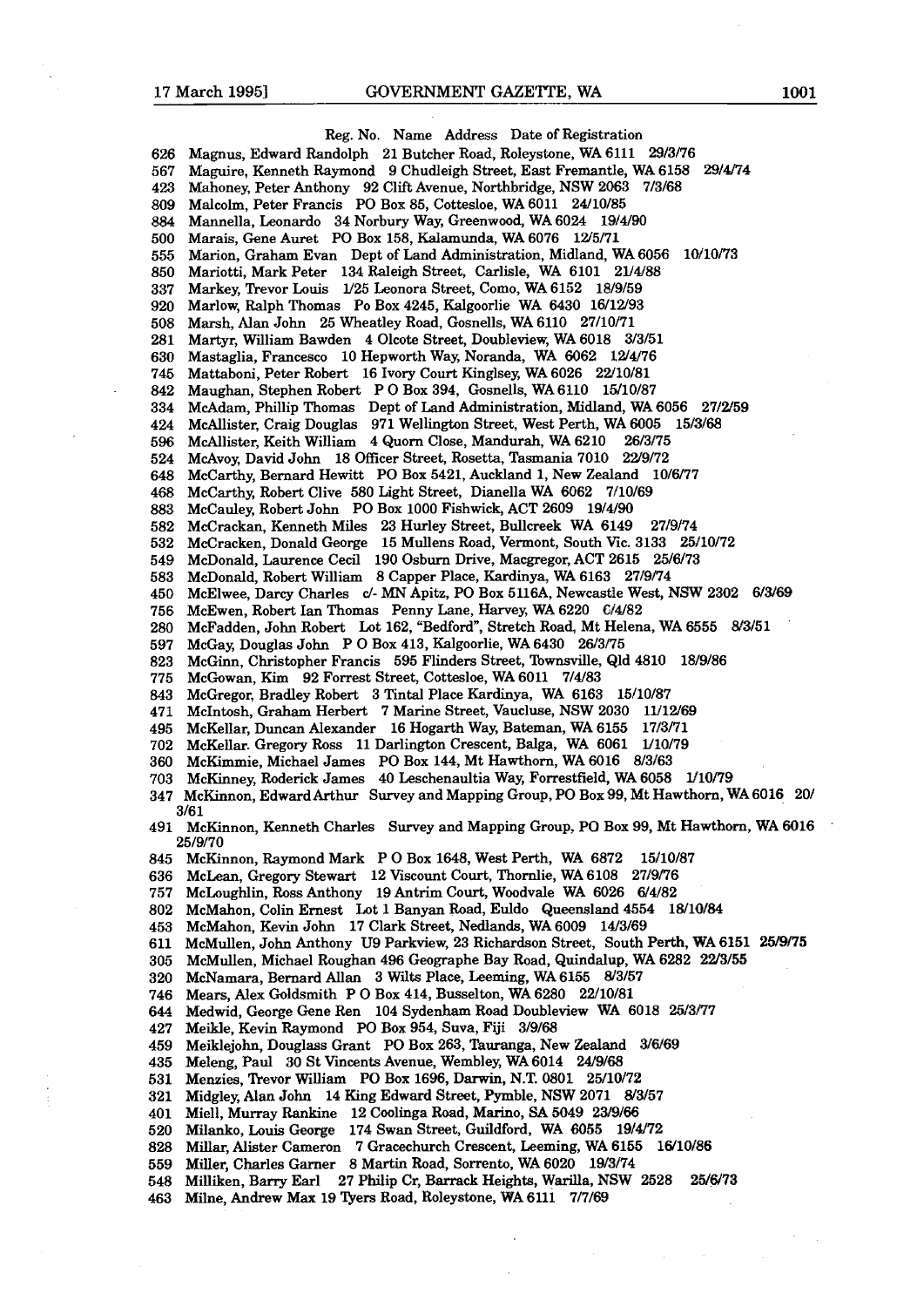**1002 GOVERNMENT GAZETTE, WA 117 March 1995** 

|            | Reg. No. Name Address Date of Registration                                                                                                   |
|------------|----------------------------------------------------------------------------------------------------------------------------------------------|
| 738        | Misson, Michael John 32 Collins Street, Kensington, WA 6151 9/4/81                                                                           |
| 573        | Mitchell, Raymond Allan AUSLIG, PO Box 544, Victoria Park, WA 6100 6/9/74                                                                    |
| 540        | Moir, Kevin James PO Box 8, Wilga, WA 6243 10/4/73                                                                                           |
| 819        | Monk, Steven Anthony 24 Robert Street, Kalgoorlie WA 6430 19/6/86                                                                            |
| 428        | Monro, Gordon Alexander RMB 3348, Hoipo Road, Somersby, NSW 2250 3/9/68                                                                      |
| 386        | Montgomerie, John Winton 12 Parkside Street, St Heliers, Auckland 5, New Zealand 10/9/65                                                     |
| 436        | Montgomery, Sydney Bruce 6 McCullock Rise, Bull Creek, WA 6149 24/9/68                                                                       |
| 393        | Moore, John Benson 3 Corr Court, Shepparton, Vic 3630 15/3/66                                                                                |
| 844        | Moran, David Michael 11 Lewes Road, Nollamara, WA 6061 15/10/87                                                                              |
| 635        | Moran, Trevor Glynne 4 Wanderarah Way, Kingsley, WA 6026 27/9/76                                                                             |
| 277        | Morgan, John Frank 7 Wills Way Yunderup, WA 6208<br>21/9/50                                                                                  |
| 864        | Morgan, Lloyd John RM 45 University House, Myilly Point, Darwin NT 0800 20/10/88                                                             |
| 462        | Moriarty, Bernard Anthony 5 Kendall Place, Kellyville, NSW 2153 26/6/69                                                                      |
| 335        | Morland, Robert Keith 10 Tella Street, Gooseberry Hill 6076 27/2/59                                                                          |
| 767        | Morris, Geoffrey Richard Roland 23 Woo Mon Chew Road, Singapore 1545 14/10/82                                                                |
| 284        | Morris, Robin 8 Anzac Terrace, Geraldton, WA 6530 10/3/52                                                                                    |
| 322        | Morrison, Murray Alexander 282 Rokeby Road, Subiaco, WA 6008 8/3/57                                                                          |
| 887        | Mortimer, Peter Ronald c/- 23 Hamilton Street, Subiaco WA 6008 23/8/90                                                                       |
| 490        | Moss, Ian Francis 19 Kathleen Street, Cottesloe WA 6011 25/9/70                                                                              |
| 581        | Mould, Garry Robert AUSLIG, PO Box 2 Belconnen ACT 2616 27/9/74                                                                              |
| 730        | Mulholland, Henry Richeson 11 Stuart Crescent, Lesmurdie WA 6076 31/10/80                                                                    |
| 332        | Munsie, Selby Walter 28 Kinsall Road, Attadale, WA 6156 18/9/58                                                                              |
| 313        | Murray, David Denis 6 Crellin Grove, Camberwell Vic 3124 15/8/56                                                                             |
| 371        | Murray, Geoffrey James 85-87 Moore Street, Liverpool, NSW 2170 31/7/64                                                                       |
| 382        | Murray, Kenneth John 8 Chrysostom Street, Trigg, WA 6020 30/7/65                                                                             |
| 875        | Nairn, Alister Donald c/- AUSLIG, PO Box 544, Victoria Park, WA 6100 16/9/89                                                                 |
| 768        | Nas, Paul Anthony 51 Luderman Road, Noranda, WA 6062 14/10/82                                                                                |
| 447        | Neale, Peter James 16 Marr Street, Myaree, WA 6154 30/1/69                                                                                   |
| 779        | Neilson, Ian Grant 511 Bourke Street, Surry Hills, NSW 2010 6/10/83                                                                          |
| 894.       | Newton, Vernon John 45 Alexandra Road, East Fremantle WA 6158 9/5/91                                                                         |
|            | 541 Ng, Hoonh Hoy 15 Lorong Alor Akar 19, TMN5G Karas 25250 Kuantan Pahang, MALAYSIA                                                         |
|            |                                                                                                                                              |
|            | 10/4/73                                                                                                                                      |
| 297        | Nicholas, Malcolm Albert Address Unknown 12/3/54                                                                                             |
| 909        | Nicholls, Colin John, 32 Third Avenue, Mt Lawley, WA 6050 26/3/92                                                                            |
| 482        | Nickles, Wayne Lindsay 5 Alverston Street, Waterview, Auckland 7, New Zealand<br>20/9/70                                                     |
| 820        | Nissen, Colin Andrew 36 Menindee Avenue, Coombabah, Qld 4216 18/9/86                                                                         |
| 584        | Nolan, Gerald John 150 George Street, East Fremantle, WA 6158 27/9/74                                                                        |
| 810        | Nolan, John Michael 12 Pyrton Place, Duncraig, WA 6023 24/10/85                                                                              |
| 885        | Norman, Michael Joseph 7 Burt Street, Albany WA 6330, WA 6152 19/4/90                                                                        |
| 747        | O'Brien, Thomas Gerard 103 Manning Road, Manning, WA 6152 22/10/81                                                                           |
| 398<br>556 | O'Callaghan, Barry Thomas 61 Day Terrace, West Croydon, SA 5008<br>1/9/66<br>O'Connor, Desmond Conroy Address Unknown 10/10/73               |
| 895        | Ognenis George James, 33 Shoreview Terrace, Ballajura WA 6066 9/5/91                                                                         |
| 612        | Owen, Robert Tudor 442 Beaufort Street, Highgate, WA 6000 25/9/75                                                                            |
| 388        | Palmer, Michael John 14 Paxton Street, Frenchs Forest, NSW 2086 13/1/66                                                                      |
| 672        | Parker, Charles William 442 Beaufort Street, Highgate, WA 6000 4/4/78                                                                        |
| 910        | Parolo, Alfonso, C/- MRD, PMB 159, Derby, WA 6728 26/3/92                                                                                    |
| 409        | Pascott, George 37 Neville Road, Dalkeith, WA 6009 6/6/67                                                                                    |
| 886        | Pash, Andrew John 10 Watson Drive Barragup WA 6016 19/4/90                                                                                   |
| 673        | Pasotti, Brian PO Box 494, Lesmurdie, WA 6076 4/4/78                                                                                         |
| 464        | Paterson, Kimberley Frank 442 Beaufort Street, Highgate, WA 6000 7/7/69                                                                      |
| 717        | Paul, Nigel John 53 Princess Road, Claremont, WA 6010 24/3/80                                                                                |
| 803        | Payne, Russell David PO Box 144, Mt Hawthorn WA 6016 18/10/84                                                                                |
| 425        | Peak, Alan William Address Unknown 6/6/68                                                                                                    |
| 613        | Pedri, Guido 13 Arilia Road, Balcatta, WA 6021 25/9/75                                                                                       |
| 865        | Perer, Marco 11 Chesson Street, Alfred Cove, WA 6154<br>20/10/88                                                                             |
| 674        | Phelp, John Martin 971 Wellington Street, West Perth, WA 6005 4/4/78                                                                         |
| 511        | Phillips, David Graham PO Box 959, Renmark, SA 5341 6/4/72                                                                                   |
| 748        | Phillips, Kevin David 12 McCullock Rise, Bullcreek, WA 6149 22/10/81                                                                         |
| 542        | Piowczyk-Kruk, Mateusz Richard 64 John Street, Cottesloe, WA 6011 10/4/73                                                                    |
| 351        | Piper, Keith Howard 34 Casuarina Way, Wanneroo, WA 6065 19/4/61                                                                              |
| 429<br>683 | Porteous, Andrew Allistair 23 Hamilton Street, Subiaco, WA 6008 3/9/68<br>Potts, Greame Leslie 3 Horgan Street, Mosman Park, WA 6012 25/9/78 |

l,

 $\bar{z}$ 

 $\ddot{\phantom{a}}$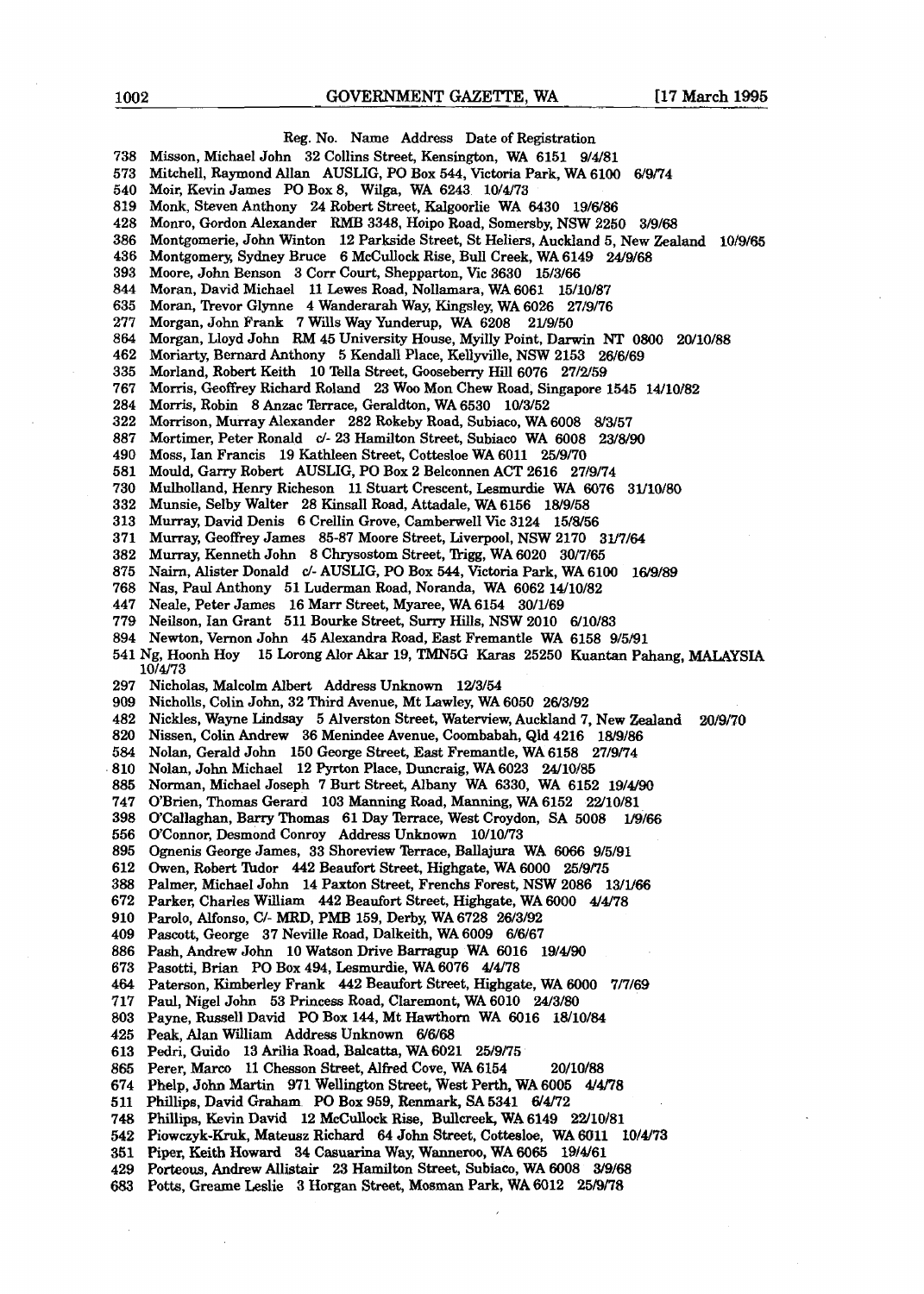Reg. No. Name Address Date of Registration Pownall, Kevin Arthur PO Box **366,** West Perth, WA **6005 149155**  308 Privett, Leigh Gordon **695** Hodge Street, Albury, NSW **2640 3/12/68**  444 Ptolo.mey, Robert William **20** Greenwell Street, Scarborough, WA **6019 9/4/79**  688 494 Quinn, Anthony George **18** Canning Avenue, Mt Pleasant, WA **6153 10112/70**  866 Radich, Allan Michael Lot **10,** Safari Place, Carabooda, WA **6033 20/10/88**  Ragen, Peter Robert **19** Philip Street Wolumla, NSW **2550 23/4/87**  837 Randall, Keith Robert **56** Dangerfield Drive, Elermorevale, NSW **2287 15/12/76**  639 Ranieri, John Silvio 33 Ashurst Drive, Lesmurdie, WA 6076 10/4/73 543 896 Read, Peter James **7** Burwood Street, Nedlands WA **6009 9/5/91**  Redwood, Kenneth Graeme **c/-** PO Box **927,** Darwin, **NT 0801 22/3/66**  394 Richards, Phillip Irwin **d-** PO Box **257,** Geraldton, WA **6530 61482**  758 395 Richards, William Spicer c/- PO Box **329,** West Perth, WA **6005 22/3/66**  776 Richardson, Michael Francis Address Unknown **7/4/83**  Robb, Geoffrey Alec 5 Aherne Court, Bullcreek, WA 6149 6/10/83 786 Roberts, Michael Gerard PO Box **927,** Darwin, **NT 0801 10/10/73**  557 Robins, Glenn Ernest **14** Slee Avenue, Kelmscott, WA **6111 16/10/86**  829 Rochfort, Alwyn McKenzie **63** Moray Avenue, Floreat Park, WA **6014 12/3/54**  295 399 Rodda, Frank Raymond **70** Churchill Avenue, Subiaco, WA **6008 1/9/66**  906 Roderick, Michael Leonard **13** Weeks Way, Bullcreek WA **6149 21/1Y91**  614 Rodgers, Stephen John **48** Shepherds Bush Drive, Kingsley, WA **6026 25/9/75**  Rogers, Colin Geoffrey **5** Casthes Place Melba, ACT **2615 20/7/82**  763 793 Rogers, Ronald James Murray c/- **69** Great Northern Highway, Midland, WA **6062**  Rooney, Thomas Michael **1** Fisher Street, Norwood SA **5067 20/10/88**  856 Rose, Stephen Austin PO Box **944,** Darwin, **NT 0801 6110167**  416 Rose, Winston Dept of Land Administration, Midland, WA **6056 12/3/64**  366 Rosenthal, David William, Woorree WA **6530** (PO Box **820,** Geraldton) **26/9/91**  904 **Ross,** Donald Graeme **55** Stockdale Crescent, Wembley Downs, WA **6019 29/3/76**  627 692 Ross, Ian Campbell Lot **503,** Summit Road, Mundaring, WA **6073 22/6/79**  Roughan, Grey Edward **13** Taylor Road, Nedlands WA **6009 7/10/69**  469 Rule, Richard Jeremy **4** Curlew Street, Soldiers Cove, WA **6210 18/9/59**  338 689 Rushton, Mark Robert **86** Moreing Road, Attadale, WA **6156 9/4/79**  Russo, Gaetano Antony P 0 Box **1608,** Nhulunbuy, **NT 0881 26/9/91**  905 Saunders, Gerald Vincent **64** Fitzpatrick Street, Rockhampton Qld **4700 25/10/72**  533 659 Sauzier, Michael Edouard **55** Queen Street, Busselton, WA **6280 26/9/77**  897 Saye, Brian William **23** Conway Street, Beachlands Geraldton, WA **6530 9/5/91**  660 ~ckan. William Michael **5** Ashfield Parade. Ashfield, WA **6054 26/9/77**  Schuiling, Lindsay Charles Dept of Land Administration, Midland, WA 6056 1/10/79 704 Scott, Peter Address Unknown **24/1/68**  420 Setter, Craig **84** Hewitt Avenue Rose Park SA **5067 7/6/82**  761 Sheffield, Robin Duncan  $c'$ - PO Box 25080, Auckland, New Zealand 25/7/66 397 Shepherd, Donald Michael **59** Buxton Road, Wembley Downs WA **6019 14/10/82**  769 Shipard, Phillip David 4a Notley Court Wanneroo **6065 12/4/84**  794 Shipp, Colin Neil **12** Cameron Close, Lesmurdie WA **6076 26/3/75**  598 Shipp, Peter William **72A** Elderfield Way, Waterford WA **6152 24/10/85**  811 Short, Lawrence Charles **14** Creekview Close, Rossmoyne, WA **6255 10/9/65**  387 Short, Mark Felton, **21A** Kearney Mews, Marangaroo, WA **6064 26/3/92**  911 Silby, **Larry 131** Churchill Avenue, Subiaco, WA **6008 25/3/77**  645 Sim, Kevin John **129** Joel Terrace, Mt Lawley, WA **6050 29/4/74**  568 912 Simpson, Nigel John **9** Sudbury Court, Leeming, WA **6149 26/3/92**  898 Sinclair, Ian Mayne 4 Wilburforce Street, Mt Lawley WA 6000 9/5/91 **Skates,** James Boyd MacDonald Dept of Land Administration, Midland, WA **6056 1014/73**  544 Skinner, Laurie James **U17138** Onslow Road, Shenton Park, WA **6008 7/4/83**  777 Sleep, John Walter **10 Kallaroo** Street, Corlette **NSW 2301 25/10/72**  534 Sloman, Geoffrey Michael PO Box **1138,** Thuringowa, Central QLD **4817 29/3/76**  628 Smith, Christopher Warwick **129** Woodcourt Road, Berowra, NSW **2081** 13/1/66 389 Smith, Colin John **27** Violet Grove, Sheaton Park, WA **6008 10/10/73**  558 Smith, David Christopher Department of Land Administration, Midland, WA **6056 18/9/59**  339 Smith, **Ian** Joseph **13** Banff Road, Epson, New Zealand **3/12/68**  445 Smith, Victor Robinson P 0 Box **297,** Cottesloe, WA **6011 20/4/89**  870 522 Smythe, Allan Edwin 15 **Martock** Way, Karrinyup, WA **6018 14/6/72**  Snow, Anthony John 89 Varden Street, Kalgoorlie, WA 6430 6/10/80 727 Sparks, Ian Robert 340 Jalan B7, Taman Melawati 53100 Kuala Lumpar, Malayasia 24/6/68 437 Speedie, Peter Grahame **11** Alameda Avenue, Mornington, Victoria **3931 29/L0/81** 751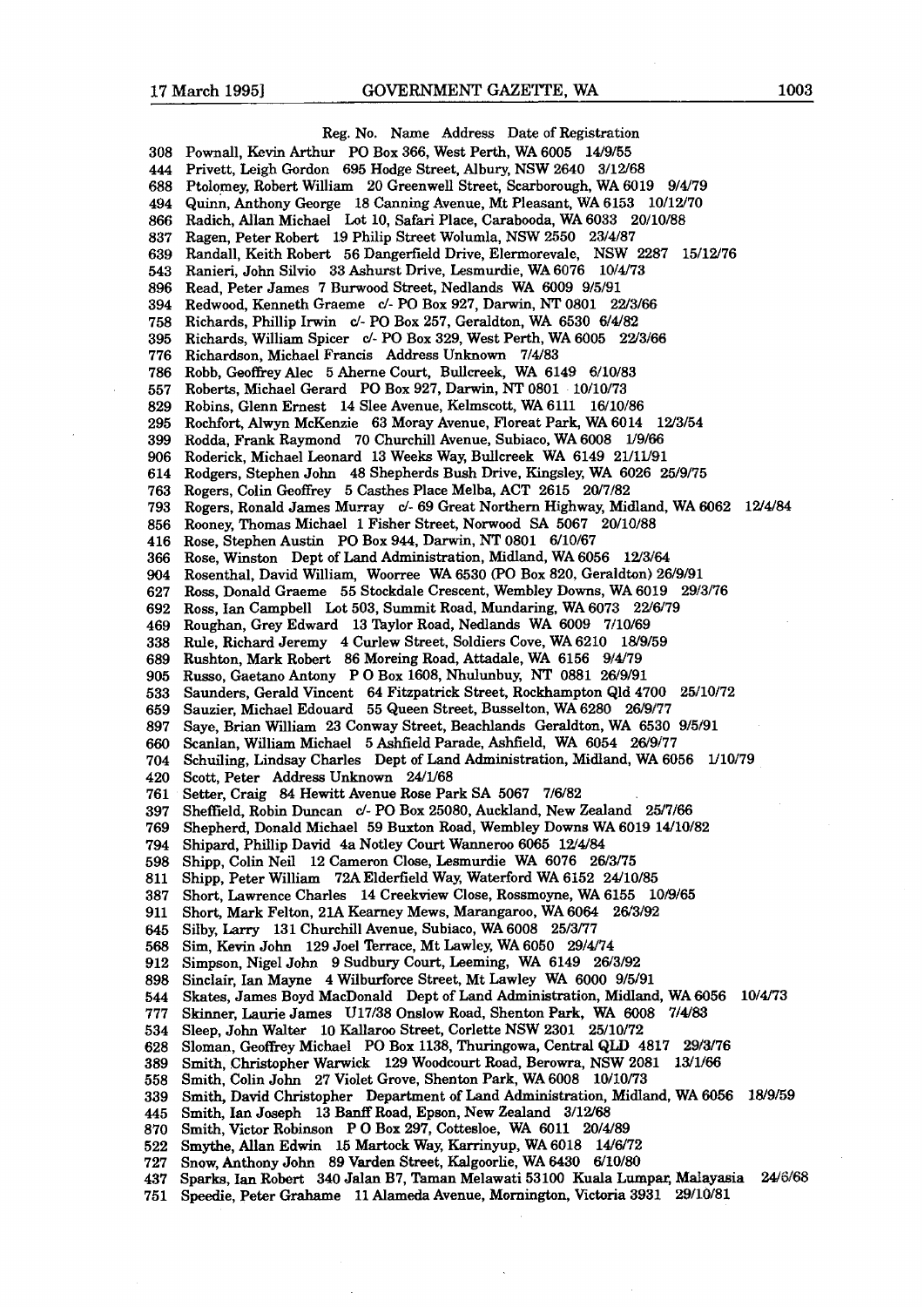**1004 GOVERNMENT GAZETTE, WA 117 March 1995** 

 $\mathcal{A}^{\mathcal{A}}$ 

 $\label{eq:2.1} \frac{1}{\sqrt{2\pi}}\int_{\mathbb{R}^3}\frac{1}{\sqrt{2\pi}}\int_{\mathbb{R}^3}\frac{1}{\sqrt{2\pi}}\int_{\mathbb{R}^3}\frac{1}{\sqrt{2\pi}}\int_{\mathbb{R}^3}\frac{1}{\sqrt{2\pi}}\int_{\mathbb{R}^3}\frac{1}{\sqrt{2\pi}}\frac{1}{\sqrt{2\pi}}\frac{1}{\sqrt{2\pi}}\frac{1}{\sqrt{2\pi}}\frac{1}{\sqrt{2\pi}}\frac{1}{\sqrt{2\pi}}\frac{1}{\sqrt{2\pi}}\frac{1}{\sqrt{2\pi}}$ 

 $\bar{\mathcal{A}}$ 

|            | Reg. No. Name Address Date of Registration                                                                                                                     |
|------------|----------------------------------------------------------------------------------------------------------------------------------------------------------------|
| 569.       | Spencer, Geoffrey Frank Dept. of Mines, 100 Plain Street, East Perth, WA 6000<br>29/4/74                                                                       |
| 499        | Spittles, Graham John 24 Ambrose Street, North Innaloo, WA 6018 26/3/71                                                                                        |
| 795        | Sprivulis, John Colin 26A Station Street, Fremantle WA 6158 12/4/84                                                                                            |
| 690        | Stedman, Anthony Lee 4 Ferguson Street, Alfred Cove, WA 6154 9/4/79                                                                                            |
| 759        | Stefanetti, Giorgio 36 Luderman Road, Noranda. WA 6062 6/4/82                                                                                                  |
| 796        | Stefani, Dante 3/23 Lawley Crescent, Mr Lawley WA 6050 12/4/84                                                                                                 |
| 675        | Stephenson, Richard Alan Clifton 7 Koolama Place, Kallaroo, WA 6025 4/4/78                                                                                     |
| 509<br>430 | Stephenson, Robert Andrew Buchanan U49/240 Burke Drive, Alfred Cove, WA 6154 27/10/71<br>Stewart, David Houston PO Box 5421, Auckland, New Zealand 3/9/68      |
| 719        | Stewart, Wayne Peter 2 Carrol Place, Karratha, WA 6714 24/3/80                                                                                                 |
| 599        | Still, Edward John PO Box 2817, Boroko NCD, Papua New Guinea 26/3/75                                                                                           |
| 851        | Stone, Rod 6 Lawson Way, Darlington, WA 6070 21/4/88                                                                                                           |
| 404        | Stott, Douglas McEwan 57 Greenslopes Avenue, Mt. Ousley, NSW 2519<br>13/4/67                                                                                   |
| 570        | Stovold, Richard George Hugh 15 Barbigal Place Lesmurdie, WA 6076 29/4/74                                                                                      |
| 854        | Sullivan, Garry William 19 Nolan Way, Bateman, WA 6154 8/9/88                                                                                                  |
| 600        | Sullivan, Kevin Anthony 30 Finlay Avenue, Earlwood, NSW 2206 26/3/75                                                                                           |
| 438        | Sutherland, Donald Ian GPO Box 1908, Canberra, ACT 2601 24/9/68                                                                                                |
| 818        | Sweeney, Danny 11 Ferrer Place, Woodlands, WA 6018 17/4/86                                                                                                     |
| 310        | Symons, Albert Theodore 43 Swanview Terrace, Maylands WA 6051 9/3/56                                                                                           |
| 741        | Szkraba, John Eugene Address Unknown 18/5/81                                                                                                                   |
| 615        | Taaffe, David John "Mill Lodge" Gordon River Road, Bushy Park, Tasmania 7140 25/9/75                                                                           |
| 372        | Tait, James Gordon PO Box 56, Turramurra, NSW 2074 31/7/64                                                                                                     |
| 749        | Tatum, Calvin John 99 Northstead Street, Scarborough WA 6019 22/10/81<br>Taylor, Alexander Forbes 32 Glenbank Crescent, Kallaroo WA 6025 3/3/54                |
| 294<br>367 | Taylor, Hugh, Lieut Col 51 Eric Street, Cottesloe, WA 6011 23/3/64                                                                                             |
| 739        | Taylor, John William 16 Edward Street, Bunbury, WA 6230 9/4/81                                                                                                 |
| 301        | Taylor, Russell Dalton 187 Roberts Road, Subiaco, WA 6008 3/3/55                                                                                               |
| 705        | Temby, Owen Frederick 24 Sabina Street, Woodlands WA 6018 1/10/79                                                                                              |
| 770        | Teoh, Hoot Khoon 28 Dreyer Way, Bullcreek, WA 6155 14/10/82                                                                                                    |
| 535        | Thomas, Geoffrey Norman Address Unknown 25/10/72                                                                                                               |
| 760        | Thomas, Gregory William PO Box 985, Esperance WA 6450 6/4/82                                                                                                   |
| 871        | Thomas, Philip Murray 7 Keston Avenue, Mosman, NSW 2088 20/4/89                                                                                                |
| 454        | Thompson, Albert Gerald P O Box 820, Geraldton WA 6530 14/3/69                                                                                                 |
| 661        | Thompson, Brian William 17 Rampart Way, Willetton, WA 6155 26/9/77                                                                                             |
| 431        | Thompson, David Hugh, 33 William Street, Beaudesert Queensland 4285 1/9/68                                                                                     |
| 814        | Thompson, David Maurice c/- 40 John F. Kennedy Drive, Palmerston North, New Zealand 19/<br>12/85                                                               |
|            | 276 Thompson, Frank Kobelke 16 Edward Street, Bunbury, WA 6230 21/9/50                                                                                         |
|            | 473 Thomson, William Neil Survey & Mapping Group, PO Box 99, Mt Hawthorn, WA 6016 12/3/70                                                                      |
| 728        | Tibben, Reynald 79 Alderley Square, Wilson, WA 6107 6/10/80                                                                                                    |
| 750        | Tilley, Paul Frederick 18 Prowse Street, West Perth WA 6005 22/10/81                                                                                           |
| 479        | Timms, Frank Warren 5 Mead Street, Belair, SA 5052 20/3/70                                                                                                     |
| 448        | Todd, Robert Charles PO Box 41, Caboolture QLD 4510 30/1/69                                                                                                    |
| 646        | Tonkin, Harvey Thomas 190 Ewen Street, Doubleview, WA 6018 25/3/77                                                                                             |
| 812        | Torode, Stuart Leonard Allan 6 Kebble Close, Hillarys WA 6025 24/10/85                                                                                         |
| 629        | Towie, John Henry PO Box 435, Majimup, WA 6258 29/3/76                                                                                                         |
| 706        | Tozer, Robert Willcocks 48 Albercore Drive, Sorrento WA 6020 1/10/79                                                                                           |
| 707        | Trevaskis, Peter James 20 Risely Way, Carine, WA 6020 1/10/79                                                                                                  |
| 521        | Trott, Robert William 36 McCaskill Way, Noranda, WA 6062 19/4/72                                                                                               |
| 640        | Tuder, Graeme Stanley PO Box 7, Nedlands WA 6009 15/12/76<br>Tyson, Jonathon Walter 2 Fairearth Street, The Gap, Qld 4061 7/12/66                              |
| 402        |                                                                                                                                                                |
| 890<br>838 | Vale, Michael Ernest c'- 13 Selwood Street, Brighton-Le-Sands NSW 2216 4/10/90<br>Van Asselt, Marinus Hendrik, 60 Frederick Street, Shoalwater WA 6169 23/4/87 |
| 913        | Van Der Wal, Anthony David 7 Coombe Place, Sorrento, WA, 6020 23/7/92                                                                                          |
| 323        | Van Noort, Peter 14 Guy Place, Melville, WA 6156 8/3/57                                                                                                        |
| 354        | Van Senden, Colin Geoffrey 26 Parker Avenue, Strathalbyn SA 5255 1/3/63                                                                                        |
| 602        | Walker, Leslie Alan c/- Bannister & Hunter, 75 Main Street, Gosford, NSW 2250 29/5/75                                                                          |
| 729        | Ward, William Michael 10 Bonito Way, Sorrento WA 6020 6/10/80                                                                                                  |
| 285        | Warren, Charles William 58 Kintail Road, Applecross, WA 6153 10/3/52                                                                                           |
| 449        | Watson, Alan Cranworth Prinsep House, 11 Prinsep Street, Bunbury, WA 30/1/69                                                                                   |
| 417        | Watson, David Norman 21 Cairnhill Court, Greenmount, WA 6056 6/10/67                                                                                           |
| 536        | Watson, Raymond Gordon Department of Land Administration, Midland WA 6056 25/10/72                                                                             |
| 684        | Watt, Peter Jeffrey PO Box 586, Port Augusta SA 5700 25/9/78                                                                                                   |

 $\angle$ 

 $\bar{z}$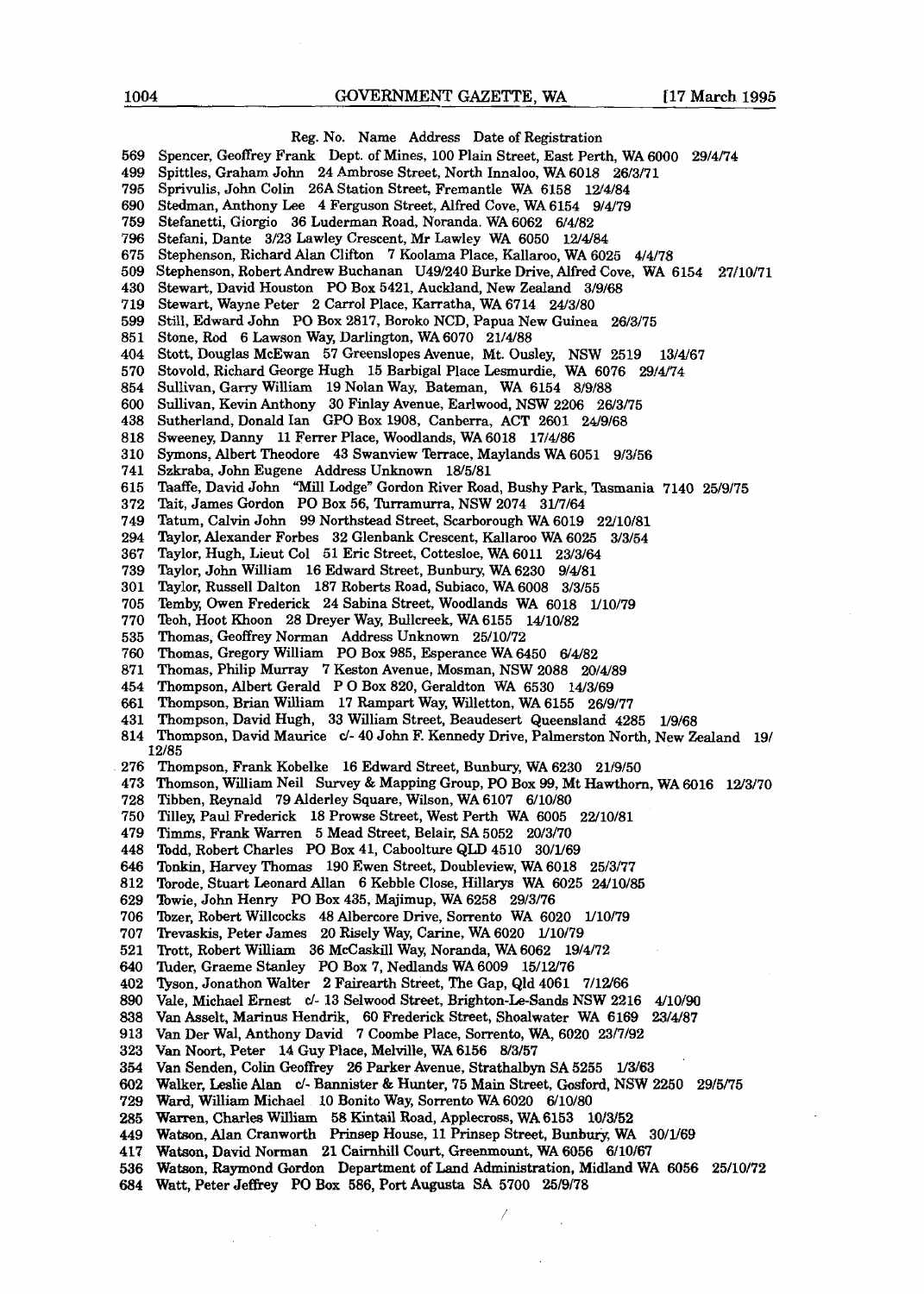#### Reg. NO. Name Address Date of Registration

- 720 Webber, Murray John Prinsep House, 11 Prinsep Street, Bunbury 6230 24/3/80
- 451 Weber, John Francis P 0 Box 213, Thuringowa Central, **QLD** 4817 6/3/69
- 616 Wellington, Russel Thomas 52 Cricklewood Way, Carine, WA 6020 25/9/75
- 925 Wells, Noel Rodney 311173 Albany Highway, Bentley, WA 6102 15/9/94
- 637 West, Owen Gregory 115 Spring Road, Kalamunda, WA 6076 27/9/76
- Wheeler, Antony Charles 125 Wallamatta Road, Newport, NSW 2106 11/4/85 805
- 492 White, Darryl Hicks Department of Land Administration, Midland, WA 6056 25/9/70
- 296 White, Ross Lyle PO Box 252, Busselton, WA 6280 12/3/54
- 585 Williams, Alan Robert 1 Alvin Street, Mt Lawley, WA 6050 27/9/74
- 572 Williamson, **Ian** Phillip ' Dept. of Surveying, University of Melbourne, Parkville, Vrc 3052 19/8/74
- 353
- Williamson, Michael Charles 28 Wendouree Road, Wilson, WA 6107 12/3/62 418
- Willis, John Winston Department of Land Administration, Midland, WA 6056 6/10/67
- 586 Willson, Bruce Harold **B** Dundalk Road, Floreat Park, WA 6014 27/9/74
- 419 Wilson, Aubrey Nicholson PO Box 360, Kapunda, SA 5373 7/12/67
- 439 Wilson, Duncan Fitzhenry Vivian Lot 4 Richardson Road, Parkerville WA 6553 24/9/68
- 587 Winnett, Donald George 47 Hybanthus Road, Ferndale, WA 6155 27/9/74
- 421 Wright, Anthony Richard **c/-** Rygate & West, 225 Clarence Street, Sydney, NSW 2000 244U68
- 588 Wyllie, Alexander 10 Kershaw Gardens, Leeming WA 6149 27/9/74
- Yardley, Alan John U12/1 Dobie Street, Bullcreek, WA 6149 13/9/84 799
- 589 Yorath, Geoffrey Leonard PO Box 144, Mt Hawthorn, WA 6016 27/9/74
- Young, Jacqueline Elizabeth PO Box 125, Woodanilling, WA 6316 9/4/79 691
- Young, Trevor Phillip PO Box 125, Woodanilling, WA 6316 26/9/77 662
- 926 Younge, Charles Arthur 18 Carlisle Street, Shoalwater Bay, WA 6169 15/9/94
- 830 Yurisich, Adrian John 33 Mississippi Drive, Mandurah WA 6210 16/10/86
- Zadnik, John Paul 30 **Kin** Kuna Way, City Beach, WA 6015 14/3/69 455
- Zimoch, Mark Julian 37 Collier Avenue, Balcatta WA 6021 12/4/84 797
- Zuideveld, Jan PO Box 18, Victoria Park, WA 6100 10/4/73 545

#### AMENDMENTS

- Reg. No. Name Address Date of Registration
- 512 Agnew, Robert Gordon 98 Brookdale Street, Floreat Park, WA 6014 19/4/72
- 
- 574 Allister, Trevor Atkinson P 0 Box 309, Greenwood, WA 6024 27/9/74 899 Anderson, Scott John 16 Moorhouse Street, Willagee, WA 6153 26/9/91
- 426 Attwater, Edward Harry Flat C, 9th Floor Block 27,55 Victoria Road, Hong **Kong** 3/9/78
- 501 Bebb, Geoffrey 218 Hill Street, South Perth, WA 6151 7/10/71
- 
- 743 Bennett, Stephen James P 0 Box 18 Victoria Park. WA 6100 22/10/81 493 Biesterbos, Hendrik Cresctwood Court Subdivision Bakakeng Norte Baguia Phillipines 10112f70
- 474 Blackadder, Paul Richard 146 Raglan Road, North Perth, WA 6006 20/3/70
- 839 Bonus, Peter John 10 Tallarook Way, Waggrakine, WA 6530 15/10/87
- 375 Boston, Arthur Gordon Address Unknown 24/2/65
- 708 Bowyer, Keith Leslie 31 Westview Street, Karrinyup, WA 6018 24/3/80
- 821 Brazier, Timothy Dunstan 595 minders Street, 'lbwnsville, **QLD** 4810 18/9/86
- 390 Brittain, William Gerard Lot 47Gladstone Drive, Serpentine, WA 6205 15/3/66
- 676 Brolsma, Rynhold 71 Marmion Street, Kelmscott, WA 6111 30/6/78
- 734 **Brown,** Stephen Michael Dept. of Minerals and Energy, Perth WA 6000 9/4/81
- 807 Budarick, Wayne Robert 18 Swan Street, Collie, WA 6225 18/7/85
- 
- 787 Burg, Michael John P 0 Box 608, Hurdsville, NSW 2220 12/4/84 735 Buzzai, Anthony 31 Winterfold Road, Hamilton Hill, WA 6163 9/4/81
- 858 Castelli, Peter Anthony 77 Moran Street, Boulder, WA 6432 20/10/88
- 
- 752 Chen, Phillip Kah-Chung 46 Dell Road, St Lucia, **QLD** 4067 6/4/82
- 410 Chinchen, John Howard 1503B Nan Dao Comm Bldg, 361 Queens Road Cen Hong Kong 3/7/67
- Clarke, Douglas Cundy 1 Philips Crescent, Mangerton, NSW 2500 8/9/88
- CravenSmith-Milnes, James Assheton, 238A Broome Street, Cottesioe, WA 6011 29/3/76 617
- Croghan, Kevin John 1 Lamont Close, Edgehill, QLD, 4870 8/3/57 317
- 433 Currie, Brian Lloyd P 0 Box 3277, Onerahi, Whangarei, New Zealand 24/9/68
- 927 Dewing, **Brim** P 0 Box 6311, East Perth, WA 6892 18/11/94
- 919 Dobner, Simon Charles 8 Cleveland Court, Busselton WA 6280 11/11/93
- 383 Doig, Peter Robin 5/34 Morwick Street, Srathfield, NSW 2135 2/9/65
- 764 Dolling, Murray John 5 Kalari Way, Stoneville WA 6081 14/10/82
- Earnes, Terry Desmond Grier 6 Redgate Court, Kiara, WA 6054 24/3/80 711
- Flakelar, David Allan 52 Melville Street, Kincumber, NSW 2251 4/10/90 889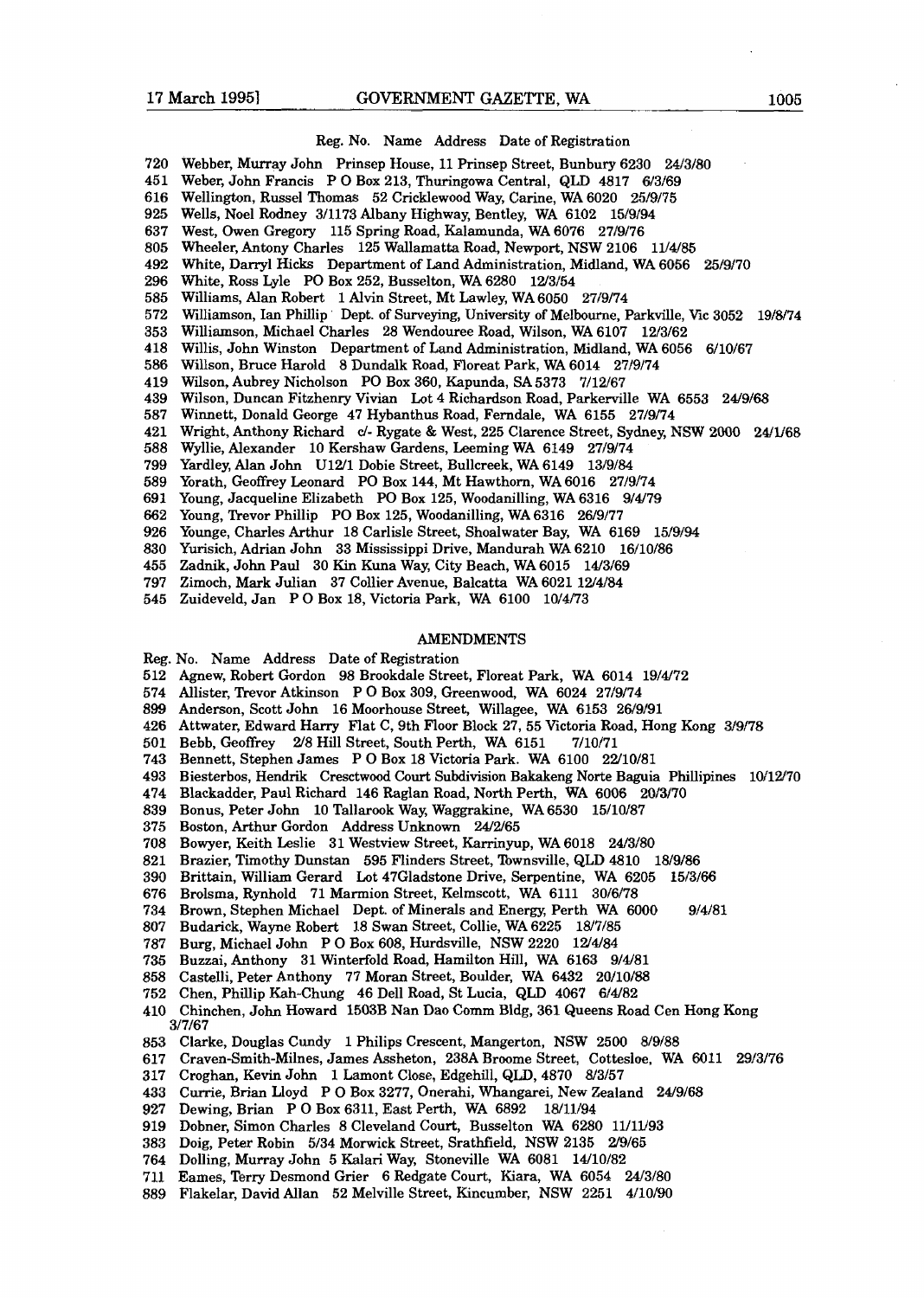**1006 GOVERNMENT GAZETTE, WA [l7 March 1995** 

|            | Reg. No. Name Address Date of Registration                                                                                                                   |
|------------|--------------------------------------------------------------------------------------------------------------------------------------------------------------|
| 440        | Foxlee, John Warren 42 Yiman Street, Waramanga, ACT 2611<br>3/12/68                                                                                          |
| 813        | Gallagher, John Bartlett 6/1059 Victoria Road, West Ryde, NSW 2122<br>19/12/85                                                                               |
| 882        | Gee, Paul Michael Lot 4 Forest Parkway Lake, Cathie NSW 2445 19/4/90                                                                                         |
| 699        | Gorman, Gerard Brian 10 Namba Street, Newman, WA 6753 1/10/79                                                                                                |
| 801        | Green, Richard Kenneth 10 Namba Street, Newman, WA 6753 18/10/84                                                                                             |
| 804        | Guest, William Sydney 22 Leach Avenue, Riverton, WA 6155 11/4/85                                                                                             |
| 700        | Harrison, Nicholas Jeffrey ENC312 QGPC PO Box 47, Doha Qatar 1/10/79                                                                                         |
| 915        | Hassett, Gavin Paul 2/82 Drabble Road, Scarborough WA 6019<br>25/3/93                                                                                        |
| 552        | Hastie, Wayne Edgar 95 Dyson Street, South Perth, WA 6151 10/10/73                                                                                           |
| 623        | Havelberg, Geoffrey Keith 12 Burchill Court, Leopold, VIC 3224 29/3/76                                                                                       |
| 547        | Hoops, David William Flat 41,9th Flr Block B, 10 Caldecott Road, Pipers Hill, Hong Kong 17/4/73                                                              |
| 921        | Horsley, Colin Francis, 5C/157 Bussell Highway, Margaret River, WA 6285 17/2/94                                                                              |
| 414        | Hunter, John Address Unknown 6/10/67                                                                                                                         |
| 923        | Jasinski, Tadeusz, 42 Majella Road, Balga, WA 6061 15/9/94                                                                                                   |
| 908        | Johnston, Paul Raymond, 6 Colac Place, Kalamunda, WA 6076<br>26/3/92                                                                                         |
| 358        | King, Anthony Kynaston 5C/157 Bussell Highway, Margaret River, WA 6285 8/3/63                                                                                |
| 309        | Kirkby, Sydney Lorrimer, MBE Kondalilla, Rosewood Rise, Flaxton, QLD 4560<br>30/9/55                                                                         |
| 643        | Lengkeek, Paul 7/276 Stirling Street, Perth, WA 6000 25/3/77                                                                                                 |
| 922        | Liebelt, Michael John, 32 Ewing Street, Kadina, SA 5554 15/9/94                                                                                              |
| 566        | Lowe, Clive Charles 133 Riverview Street, South Guildford, WA 6055 29/4/74                                                                                   |
| 879        | Lowth, Stephen John Address Unknown 19/10/89                                                                                                                 |
| 523        | Luscombe, Ivan Mervyn 12 Fourth Avenue, Atherton, QLD 4883 22/9/72                                                                                           |
| 687        | Lutey, John Dale P O Box 34, Serpentine, WA 6205 9/4/79                                                                                                      |
| 924        | Lynch, Darrell Raymond, 26 Skylark Retreat, Ballajura, WA 6066 15/9/94                                                                                       |
| 634        | Machin, Myra Jane 98 Brookdale Street, Floreat Park, WA 6014 27/9/75                                                                                         |
| 850        | Mariotti, Mark Peter 134 Raleigh Street, Carlisle, WA 6101 21/4/88<br>Mastaglia, Francesco 10 Hepworth Way, Noranda, WA 6062 12/4/76                         |
| 630<br>842 | Maughan, Stephen Robert P O Box 394, Gosnells, WA 6110 15/10/87                                                                                              |
| 597        | McGay, Douglas John PO Box 413, Kalgoorlie, WA 6430 26/3/75                                                                                                  |
| 823        | McGinn, Christopher Francis 595 Flinders Street, Townsville, Qld 4810 18/9/86                                                                                |
| 843        | McGregor, Bradley Robert 3 Tintal Place, Kardinya, WA 6163                                                                                                   |
| 702        | McKellar. Gregory Ross 11 Darlington Crescent, Balga, WA 6061<br><b>1/10/79</b>                                                                              |
| 845        | McKinnon, Raymond Mark PO Box 1648, West Perth, WA 6872<br>15/10/87                                                                                          |
| 611        | McMullen, John Anthony U9 Parkview, 23 Richardson Street, South Perth, WA 6151 25/9/75                                                                       |
| 746        | Mears, Alex Goldsmith P O Box 414, Busselton, WA 6280 22/10/81                                                                                               |
| 738        | Misson, Michael John 32 Collins Street, Kensington, WA 6151 9/4/81                                                                                           |
| 277        | Morgan, John Frank 7 Wills Way Yunderup, WA 6208<br>21/9/50                                                                                                  |
| 864        | Morgan, Lloyd John RM 45 University House, Myilly Point, Darwin NT 0800 20/10/88                                                                             |
| 768        | Nas, Paul Anthony 51 Luderman Road, Noranda, WA 6062 14/10/82                                                                                                |
|            | 541 Ng, Hoonh Hoy 15 Lorong Alor Akar 19, TMN5G Karas 25250 Kuantan Pahang, MALAYSIA                                                                         |
|            | 10/4/73                                                                                                                                                      |
| 885        | Norman, Michael Joseph 7 Burt Street, Albany WA 6330, WA 6152 19/4/90                                                                                        |
| 398        | O'Callaghan, Barry Thomas 61 Day Terrace, West Croydon, SA 5008<br>1/9/66                                                                                    |
| 556        | O'Connor, Desmond Conroy Address Unknown 10/10/73                                                                                                            |
| 865        | Perer, Marco 11 Chesson Street, Alfred Cove, WA 6154<br>20/10/88                                                                                             |
| 748        | Phillips, Kevin David 12 McCullock Rise, Bullcreek, WA 6149 22/10/81                                                                                         |
| 542        | Piowczyk-Kruk, Mateusz Richard 64 John Street, Cottesloe, WA 6011<br>10/4/73                                                                                 |
| 639        | Randall, Keith Robert 56 Dangerfield Drive, Elermorevale, NSW 2287 15/12/76                                                                                  |
| 786        | Robb, Geoffrey Alec 5 Aherne Court, Bullcreek, WA 6149 6/10/83                                                                                               |
| 416        | Rose, Stephen Austin PO Box 944, Darwin, NT 0801 6/10/67                                                                                                     |
| 904        | Rosenthal, David William, Woorree WA 6530 (PO Box 820, Geraldton) 26/9/91                                                                                    |
| 689        | Rushton, Mark Robert 86 Moreing Road, Attadale, WA 6156 9/4/79                                                                                               |
| 905        | Russo, Gaetano Antony PO Box 1608, Nhulunbuy, NT 0881 26/9/91                                                                                                |
| 660        | Scanlan, William Michael 5 Ashfield Parade, Ashfield, WA 6054 26/9/77                                                                                        |
| 769        | Shepherd, Donald Michael 59 Buxton Road, Wembley Downs, WA 6019 14/10/82                                                                                     |
| 777        | Skinner, Laurie James U17/38 Onslow Road, Shenton Park, WA 6008 7/4/83                                                                                       |
| 628        | Sloman, Geoffrey Michael PO Box 1138, Thuringowa, Central QLD 4817 29/3/76                                                                                   |
| 437        | Sparks, Ian Robert 340 Jalan B7, Taman Melawati 53100 Kuala Lumpar, Malayasia<br>24/6/68<br>27/10/71                                                         |
| 509        | Stephenson, Robert Andrew Buchanan U49/240 Burke Drive, Alfred Cove, WA 6154<br>Stott, Douglas McEwan 57 Greenslopes Avenue, Mt. Ousley, NSW 2519<br>13/4/67 |
| 404        | Sullivan, Garry William 19 Nolan Way, Bateman, WA 6154 8/9/88                                                                                                |
| 854<br>438 | Sutherland, Donald Ian GPO Box 1908, Canberra, ACT 2601 24/9/68                                                                                              |
| 535        | Thomas, Geoffrey Norman Address Unknown 25/10/72                                                                                                             |
|            |                                                                                                                                                              |

 $\bar{z}$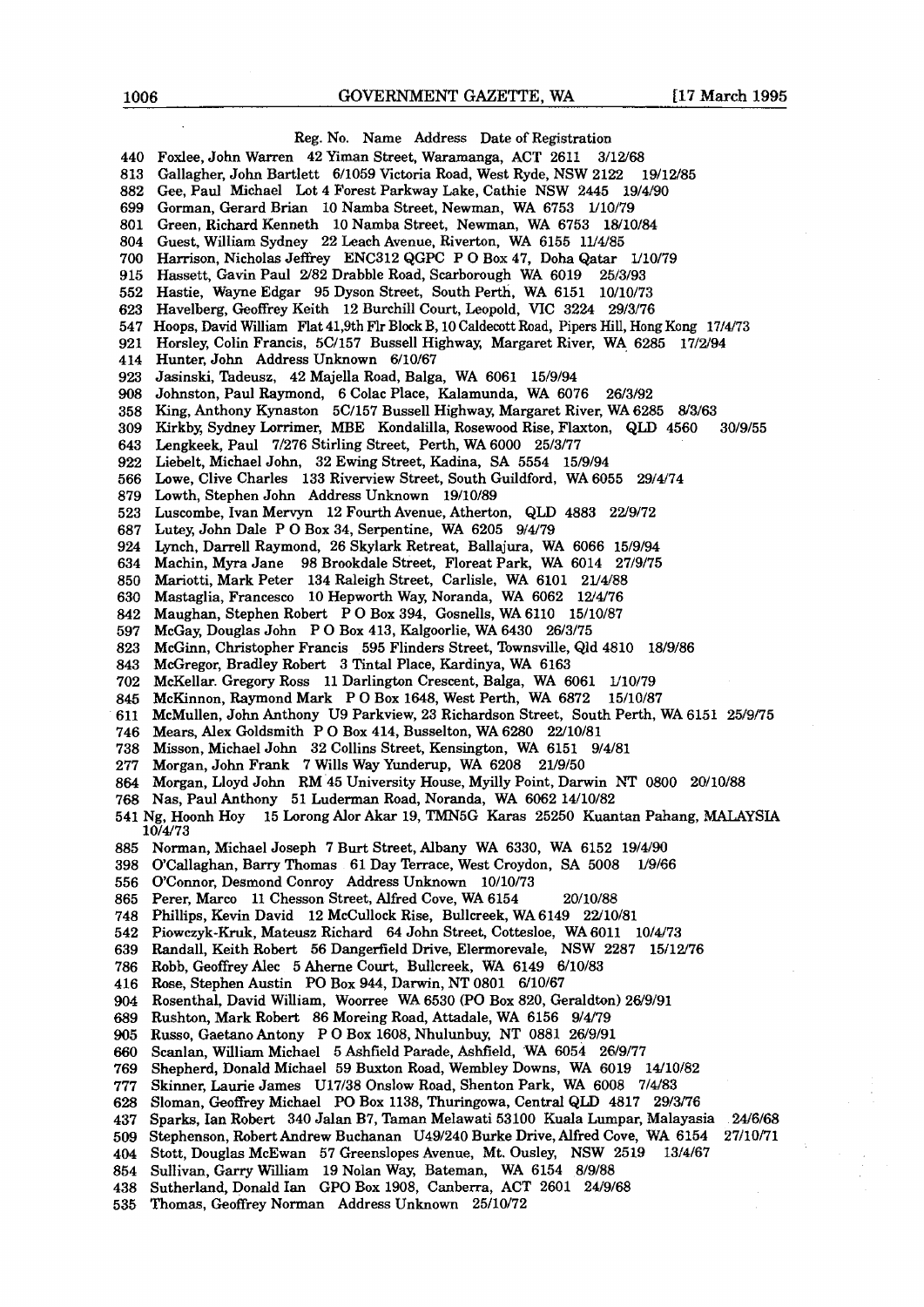#### **Reg.** No. Name Address Date of Registration

- 451 Weber, John Francis P **0** Box 213, Thuringowa Central, **QLD** 4817 6/3/69
- 925 Wells, **Noel** Rodney 311173 Albany Highway, Bentley, **WA** 6102 15/9/94
- 587 Winnett, Donald George 47 Hybanthus Road, Ferndale, **WA** 6155 27/9/74
- 799 Ydey, **Alan** John U1211 Dobie Street, Bullcreek, WA 6149 13/9/84
- 926 Younge, Charles Arthur 18 Carlisle Street, Shoalwater Bay, WA 6169 15/9/94
- 545 Zuideveld, Jan P **0** Box 18, Victoria Park, WA 6100 1014173

#### DELETIONS

- 348 Guidice, John 8 Sterling Street, Fremantle, WA 6160 20/3/61
- **384** Holland, Ronald Arthor **C/-** Survey House, P **0** Box 329, West Perth, WA 6005 2/9/65
- 221 Sawley, Francis Lee, 39 Truscott Avenue, Seacornbe Heights, **SA** 5047 13/7/27